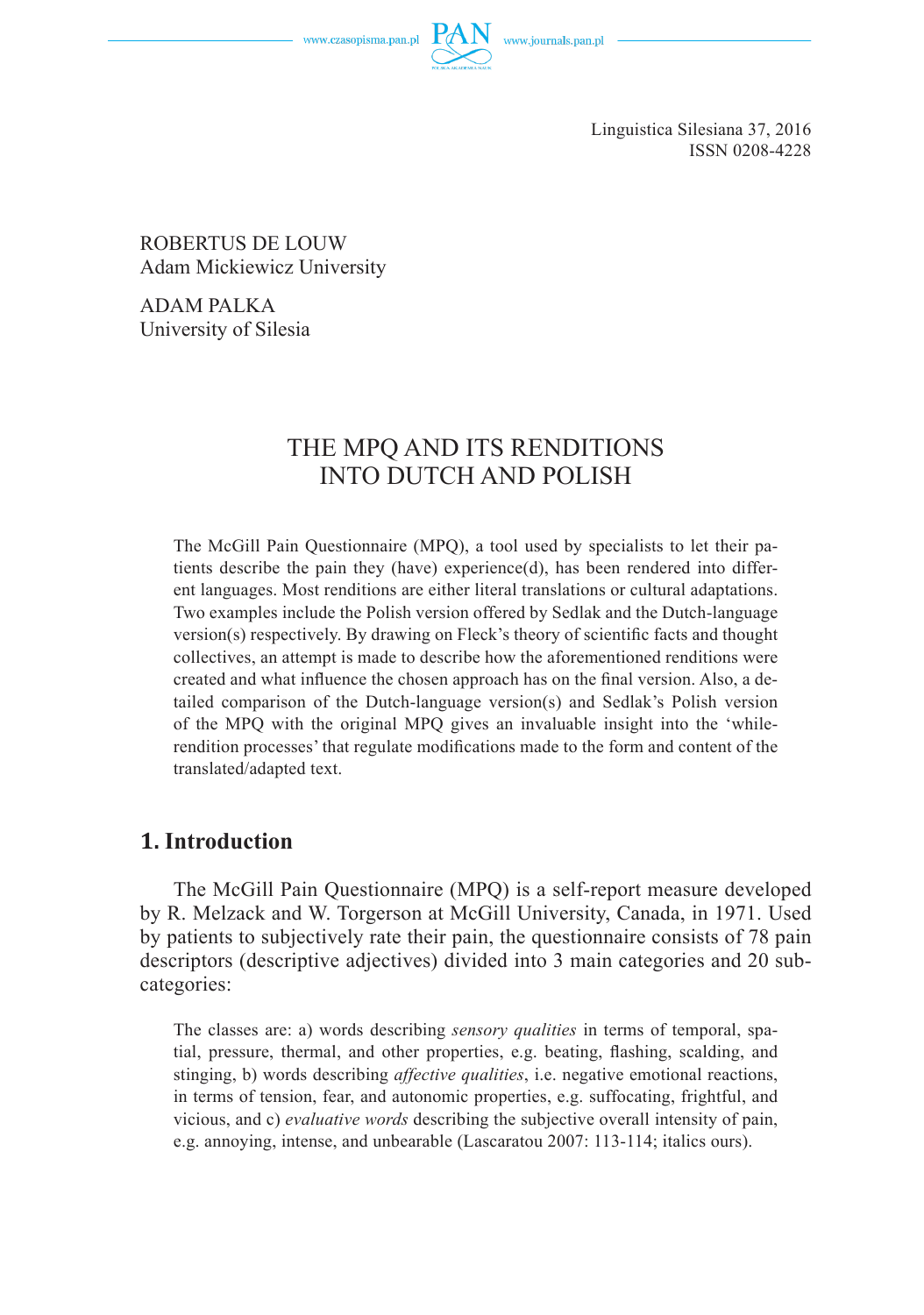With the subcategories ranging from flickering/beating through tiring/exhausting to annoying/unbearable, respondents are asked to select those words which best describe the pain they experience or are experiencing, which then gives the specialist (doctor, psychologist, therapist) quantitative measures of clinical pain. Since the MPQ is quite an extensive list and may therefore take a substantial amount of time to complete, short(er) forms have also been developed, including the SF-MPQ (Short Form McGill Questionnaire).

The MPQ has been rendered into various languages. Most renditions are of one of two kinds, namely literal translations or cultural adaptations, the Polish version by Sedlak (1990) being a good illustration of the former and the Dutch-language version(s) of the latter. It is these two renditions, along with the original (English-language) MPQ, that are the focal point of analysis in the present paper. By adopting a comparative stance, an attempt is made to single out similarities and differences at the interface of these three languages and, even more so, at the interface of both the creation processes and the renditions.

To be able to not only better depict how the aforementioned renditions were structured and crystalised but also to demonstrate the interconnectedness of the various (esoteric and exoteric) circles of people involved in that process, we draw on Fleck's theory of scientific facts and thought collectives (1935/1979). By doing so, we illustrate how the presence or absence of, for instance, patients or medical experts in the process of creating a pain questionnaire may influence the choice of whether to faithfully translate or culturally adapt the text, and hence determine the final shape of the rendered version.

#### **2. Methodological underpinnings of MPQ renditions**

MPQ versions appearing in various countries and 'language zones' differ considerably due to diverse methodological assumptions that underlie the process of translation. On the whole, it can be stated that some authors strive to reconstruct the methodological rules adopted by Melzack and Torgerson (just to mention a French version from 1988 or the Italian pain questionnaire from 1988), whereas others attempt to accurately translate pain lexis (as is the case in another French MPQ version from 1988, the Italian version of the McGill Pain Questionnaire from 1985, or the German counterpart to MPQ from 1988) (see Table 1). There seems, however, to be a certain tug-of-war between the proponents of these two extreme translatorial approaches to dealing with the MPQ. In large measure, the discrepancies emerging while adjusting MPQ to various languages stem from differing geo-cultural factors, the corollary of which being that culture-oriented translations, or rather adaptations, are structured. This is, for instance, the case with the two existing Norwegian translations designed with an emphasis on cultural specificity and actually representing new versions rather than direct translations of the MPQ. As such, they prove useful for studying pain within a single language or culture. Still, as Kim et al. stress, "for pur-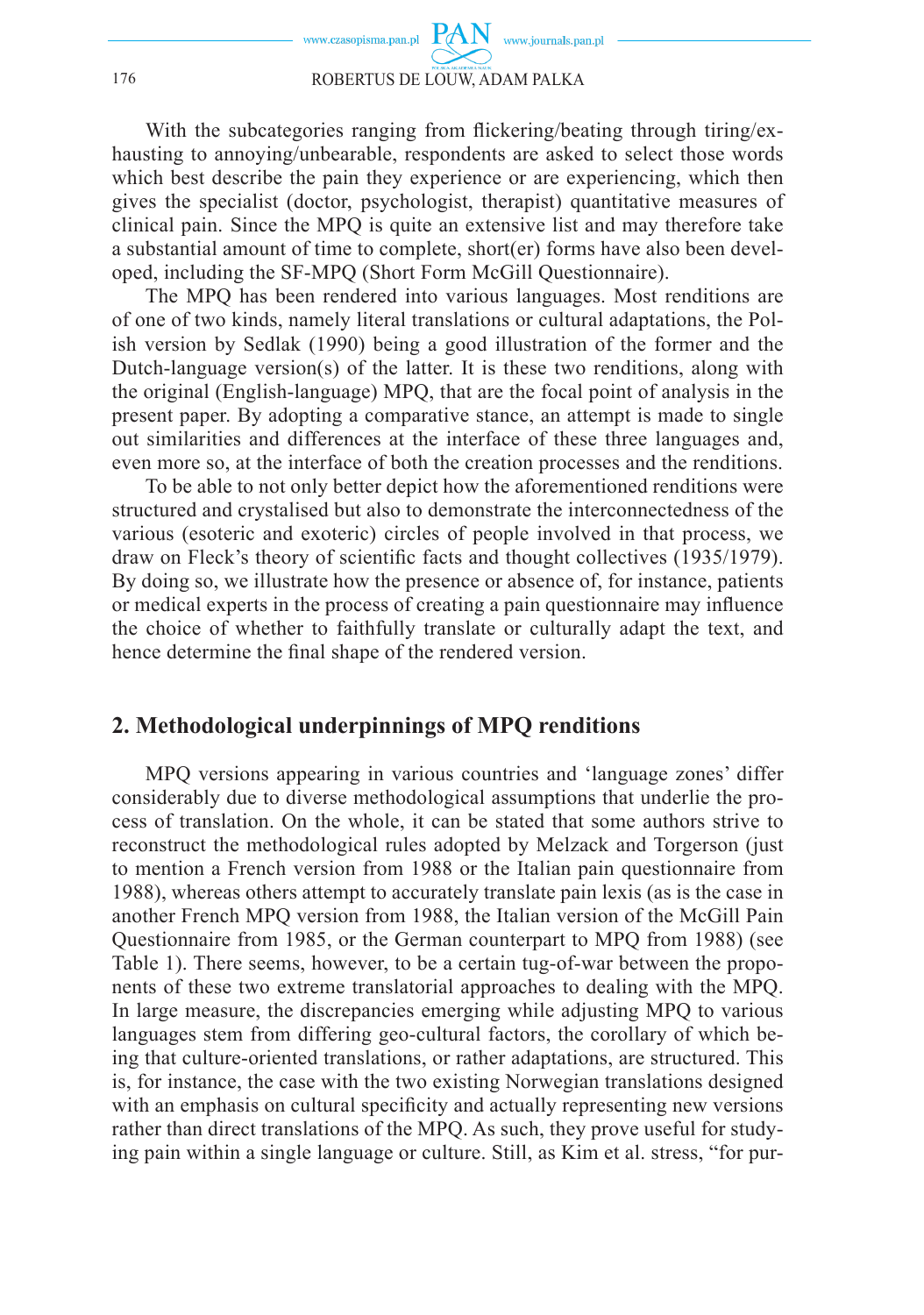poses of cross-linguistic and cross-cultural comparisons, there remains a need for more direct translations that preserve the denotation and connotation and numerical value of the original MPQ in order to provide for the study of universal aspects of pain and its management" (1995: 422). Thus, the authors of the paper quoted report on a Norwegian translation of the MPQ (NMPQ), which is, in fact, meant to facilitate cross-cultural comparative studies of pain.

A somehow opposite stance is represented by Varoli and Pedrazzi (2006), who elaborate on the processes accompanying the translation of the MPQ into Brazilian Portuguese. Though the authors initially admit that it would be convenient for people in different countries and with different cultures to use the same words to describe pain, they add that developing an MPQ version by simply translating the words seems unrealistic. This is due to the fact "that pain descriptors have semantic connotations specific to a particular sociocultural context [and a] simple translation can hardly express all the semantic nuances of the original pain descriptors" (ibid.: 329). Thus, according to them, it is valid and justifiable that the original pain descriptors be adjusted to common Brazilian Portuguese vocabulary and their intensity values adapted to the Brazilian culture. In the same vein, Adelmanesh et al. (2011) describe the translation and adaptation of the Iranian Short-Form McGill Pain Questionnaire (I-SF-MPQ), concluding that culturally adapting the questionnaire to Farsi speakers is a success, since "[t]he results of [their] study indicate that the Iranian version of the SF-MPQ is a reliable questionnaire and responsive to changes in the subscale and total pain scores in Persian chronic pain patients over time" (ibid.: 1). Last but not least, one may also mention the process of creating the Spanish version of the MPQ, which is again a cultural adaptation of the original, an adaptation that "can be clinically applicable in Spanish-speaking countries as it was developed solely on the basis of the original lexicon of our language" (Ruiz-López et al. 2011: 92: translation ours).<sup>1</sup>

In the light of the above considerations, one may venture a claim that the three Dutch-language versions<sup>2</sup> and the Polish version offered by Sedlak (1990)<sup>3</sup>, all of which are subjected to analysis in the present article, aptly illustrate the two opposing tendencies when it comes to tackling the MPQ cross-linguistically,

<sup>1</sup> …puede ser clínicamente aplicable en los países de habla espa*ñola ya que se investigó únicamente a partir de léxico original en nuestro idioma*. (Ruiz-López et al. 2011 in Badia 2011). <sup>2</sup> The three Dutch-language versions of the MPQ are: the MPQ-L(eiden), the MPQ-DV (devised in Leuven, Belgium), and a hybrid of the two former – a standardised Dutch-language version called the MPQ-DLV (Dutch Language Version).

<sup>&</sup>lt;sup>3</sup> Another Polish version of the MPQ, proposed by Szczudlik (1983, 1984), seems to considerably diverge from the original, since it only partially overlaps with Melzack and Torgerson's classification. Besides, we can find there only 13 groups of pain descriptors, as opposed to the original 20 classes present in the MPQ. Thus, if we take into account the structure of the MPQ as well as the pain metaphorisations, the questionnaire prepared by Szczudlik should be viewed as a diagnostic instrument merely inspired by the McGill Pain Questionnaire and hence is not considered for analysis in the present article.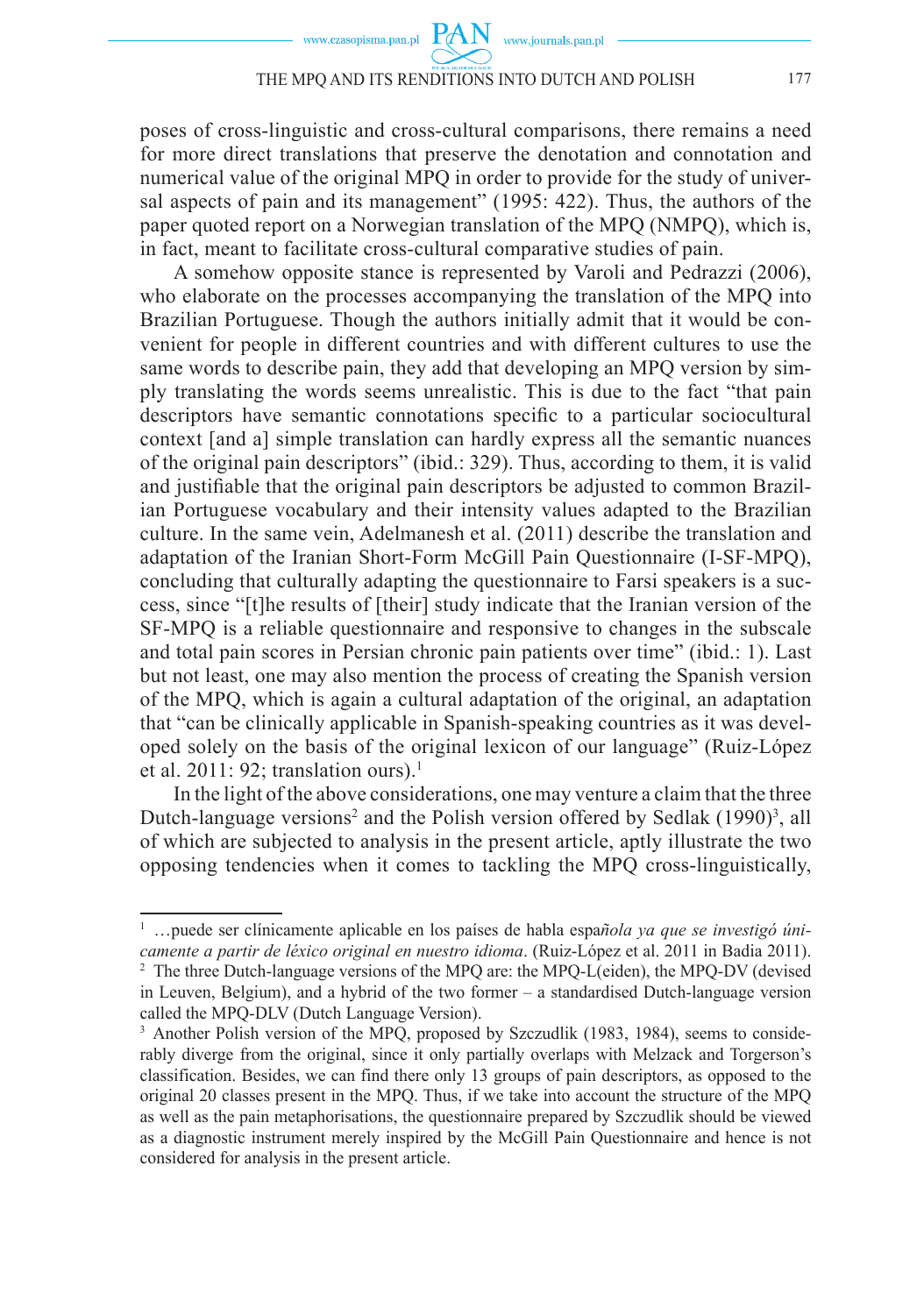

namely cultural adaptation and literal/faithful translation respectively. What follows is a more detailed discussion on and juxtaposition of these equivalents of the MPQ to ascertain in what way and to what extent they exemplify the aforementioned translation methods (a term employed by Newmark 1988). This will be attained by two-fold analysis: an analysis of how the renditions in question came into being conducted through the lens of the Fleckian theory of scientific facts and thought collectives (Fleck 1935, 1979) and a comparative investigation of the links (similarities and differences) between the MPQ and the Polish and Dutch-language equivalents.

| Attempts at socio-cultural adaptations                                      | Attempts to accurately translate<br>pain lexis                    |
|-----------------------------------------------------------------------------|-------------------------------------------------------------------|
| the Brazilian Portuguese version of<br>the McGill Pain Questionnaire (2006) | a French MPQ version from 1988                                    |
| another French MPQ version (1988)                                           | the German counterpart to MPO<br>from 1988                        |
| the Italian pain question aire (1988)                                       | the Italian version of the McGill Pain<br>Ouestionnaire from 1985 |
| the Iranian Short-Form McGill Pain<br>Ouestionnaire (2011)                  | the two existing Norwegian translations<br>of the MPQ (1995)      |
| the Spanish version of the MPQ (1994)                                       |                                                                   |
| the Greek version of the MPQ<br>(2000/2001)                                 |                                                                   |

Table 1. An overview of renditions of the MPQ

# **3. Fleck's theory of scientific facts and thought collectives**

Polish bacteriologist and immunologist Ludwig Fleck (1896-1961) is today considered by many to be the pioneer of the sociology of scientific knowledge. His theories were eloquently described in his main theoretical work *Genesis and Development of a Scientific Fact* (1935/1979; see References below). Fleck's ground-breaking assertion consists in the idea that scientific facts are developed and moulded by individuals and the surrounding community in certain ways, since knowledge is produced while being entangled with sociological and historical aspects. In short, such an innovative relativistic attitude allows him to view scientific facts as collectively structured constructs not bound by a priori pre-existing contexts but rather determined by historico-sociological ideas and procedures. A crucial role in this Fleckian theory is ascribed to the so-called 'thought collective', a dynamic entity defined as something that "exists whenever two or more persons are actually exchanging thoughts" (in van Rijn-van Tongeren 1997: 46). As Fleck further clarifies,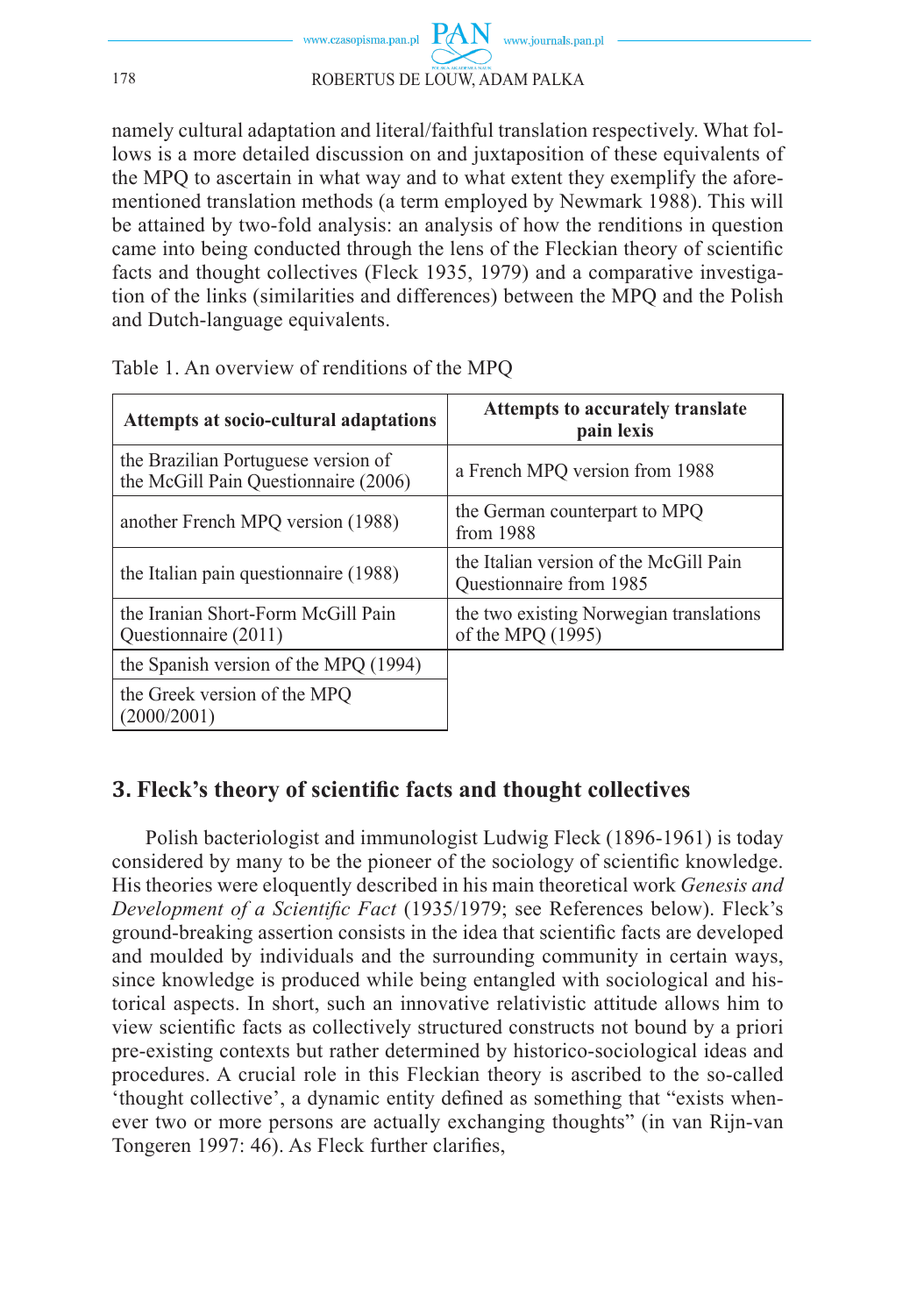www.journals.pan.pl

**PAN** 

every thought collective of science consists of two concentric circles: a small esoteric circle of experts and a larger exoteric circle of laymen. In between are more concentric circles which form a more graded system of circles. An individual belongs to the circle which corresponds to his grade of initiation into the particular field of knowledge. Many people belong to several exoteric circles, but only to one or a few esoteric circles, while there may be people who do not belong to any esoteric circle at all (ibid.: 47).

The central tenets of Fleck's theories delineated above will be woven into the subsequent discussion on how the Dutch-language and the Polish-language versions of the MPQ were crystallising and coming into being.

### **4. Rendition of the MPQ into Dutch and Polish – on how these counterparts were created**

It has already been suggested that the Dutch-language versions and the Polish version offered by Sedlak represent two extremes in terms of the methodological assumptions that underlie the process of translation. Apparently, the Dutch and the Flemish (Belgians from Flanders) had different ideas and motivations in mind while creating their versions from those by their Polish colleagues, but this may probably be accounted for to some extent by the more complex geographic, social and cultural conditioning of the Dutch and the Flemish. The socio-cultural interdependencies which underlie constructing the Dutch-language MPQs and the Polish-language MPQ are presented in Tables 2 and 3 respectively.

What benefits do the authors of the Dutch-language pain questionnaires<sup>4</sup> draw from ignoring the original structure of the MPQ, mixing descriptors and shifting them to different classes, and from omitting many of them? For certain, they present a 'downsized' version of the MPQ-based questionnaire, a fact that could in itself be considered an asset, since this diagnostic tool may be rendered more transparent and accessible for the diagnosed, that is patients. The very process of gradually eliminating certain pain words with a view to creating an efficacious pain questionnaire was expanded in time and scope, as is described in van der Kloot and Vertommen (1989). The authors meticulously present subsequent phases of composing three Dutch-language versions of the MPQ, namely the MPQ-L(eiden), the MPQ-DV (devised in Leuven, Belgium), and a hybrid of the two former – a standardised Dutch-language version called the MPQ-DLV (Dutch Language Version).

<sup>4</sup> When the final MPQ-DLV was compiled from the Dutch MPQ-L (Verkes, Van der Kloot, Van der Meij) and the Belgian MPQ-DV (Vanderiet, Vertommen, Adriaensen), its authors published a booklet containing the original studies behind the three versions of the MPQ-DLV, as well as the scoring rules and an application in cancer research.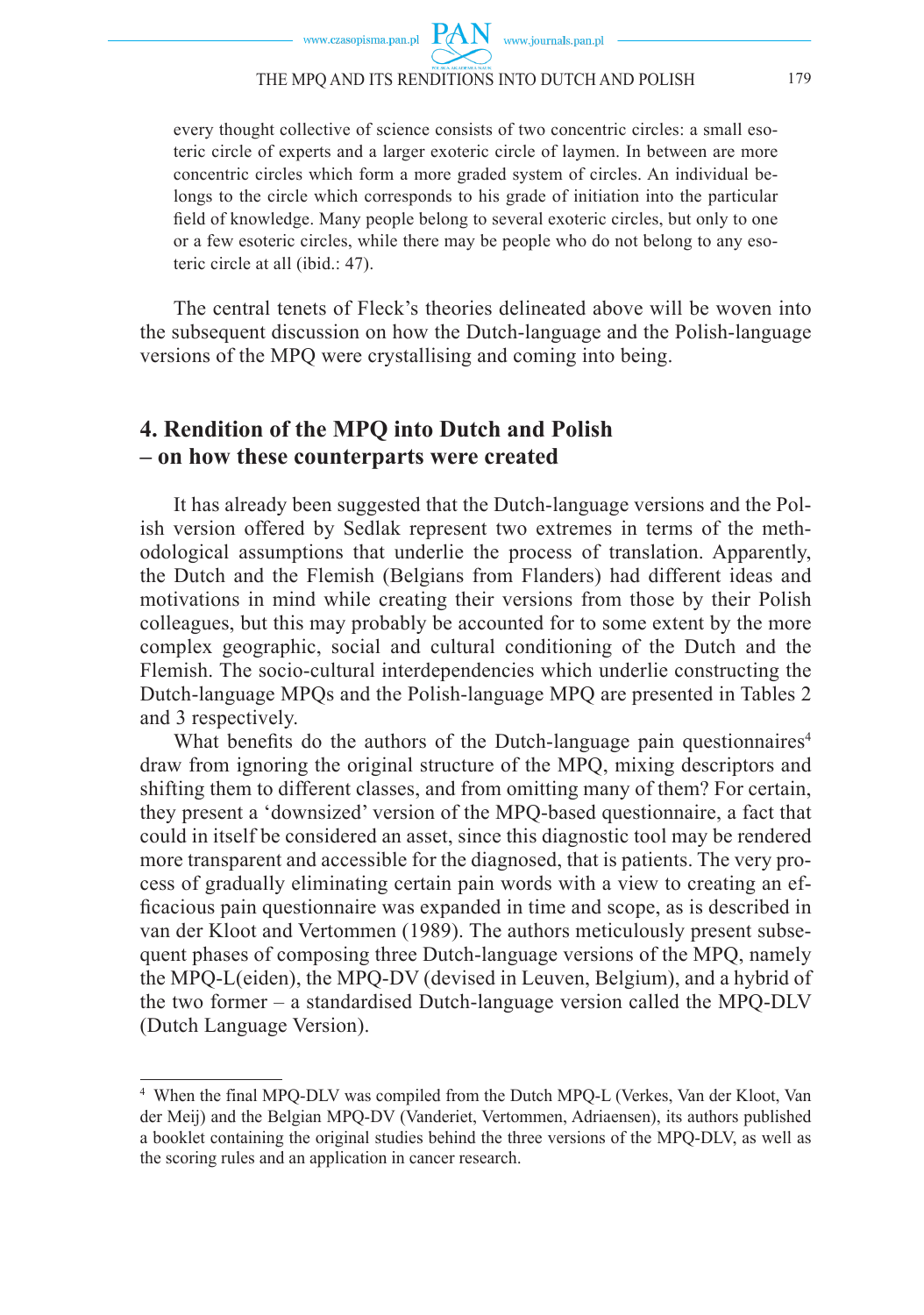

It is, in our view, worthwhile to examine the very process of constructing the Dutch-language versions of the MPQ not so much by accounting for the pain metaphors emergent from them but, perhaps even more importantly, in terms of what specific groups of people are involved and contribute to their final shape. Since the particular stages/criteria of constructing the Dutch MPQs differ, for the sake of clarity and overview, we present them in Table 2, concentrating on the involvement of the aforementioned groups and omitting certain medical/scientific details. The aim of juxtaposing these phases/criteria 'community-wise' is to demonstrate that those who participate in crystallising pain questionnaires belong to communities whose social, cultural, physical and psychological setup is relevant and valid when it comes to making these questionnaires diagnostically efficient. It also seems that the processes in question correlate with and may be discussed through the lens of Fleck's theory of scientific facts and thought collectives (1935, 1979). Thus, the terminology employed by Fleck is incorporated in Table 2, and parts of his theory are clarified insofar as it is necessary for the investigation to unfold. Also, parenthesised Arabic numerals next to descriptions of sub-stages are to mark their chronological succession as well as research-oriented interaction among the circles (in the Fleckian understanding). The same procedures are applied in Table 3.

| <b>Version</b>                                   | Stages/                                                                                                                                                              | The groups involved in constructing the Dutch-language MPQs                                                                                                                                                                                     |                                                                                                                                                                                             |                                                                                                                                                                |
|--------------------------------------------------|----------------------------------------------------------------------------------------------------------------------------------------------------------------------|-------------------------------------------------------------------------------------------------------------------------------------------------------------------------------------------------------------------------------------------------|---------------------------------------------------------------------------------------------------------------------------------------------------------------------------------------------|----------------------------------------------------------------------------------------------------------------------------------------------------------------|
| of the<br>Dutch-<br>-lan-<br>guage<br><b>MPQ</b> | phases/<br>criteria of<br>constructing<br>the Dutch-<br>-language<br><b>MPOs</b>                                                                                     | <b>Esoteric circles</b><br>(EsC)                                                                                                                                                                                                                | In-between circles<br>(InC)                                                                                                                                                                 | <b>Exoteric circles</b><br>(EXC)                                                                                                                               |
| <b>The</b><br>MPQ-L<br>$(Le-$<br>iden)           | Stage 1<br>$-$ An empi-<br>rical study<br>into the<br>classifica-<br>tion of pain<br>descriptors:<br>collection of<br>words used<br>in Dutch<br>to describe<br>pain; | $(1)$ During 2 weeks,<br>48 doctors, physi-<br>cal therapists and<br>nurses noted down<br>words their patients<br>used to describe<br>their pain;<br>$(1)$ A number of<br>medical books were<br>consulted in search<br>of appropriate<br>words. | (1) The adjectives<br>from the original<br>MPQ and the<br>study by Melzack<br>and Torgerson<br>$(1971)$ were<br>translated by<br>7 university and<br>high school<br>teachers<br>of English. | $(1)$ In the<br>waiting rooms<br>to 10 doctors and<br>physical therapists<br>there were lists<br>on which patients<br>were asked to<br>describe their<br>pain. |

Table 2. Participation of and contribution to the stage-by-stage construction of the MPQ's Dutch-language versions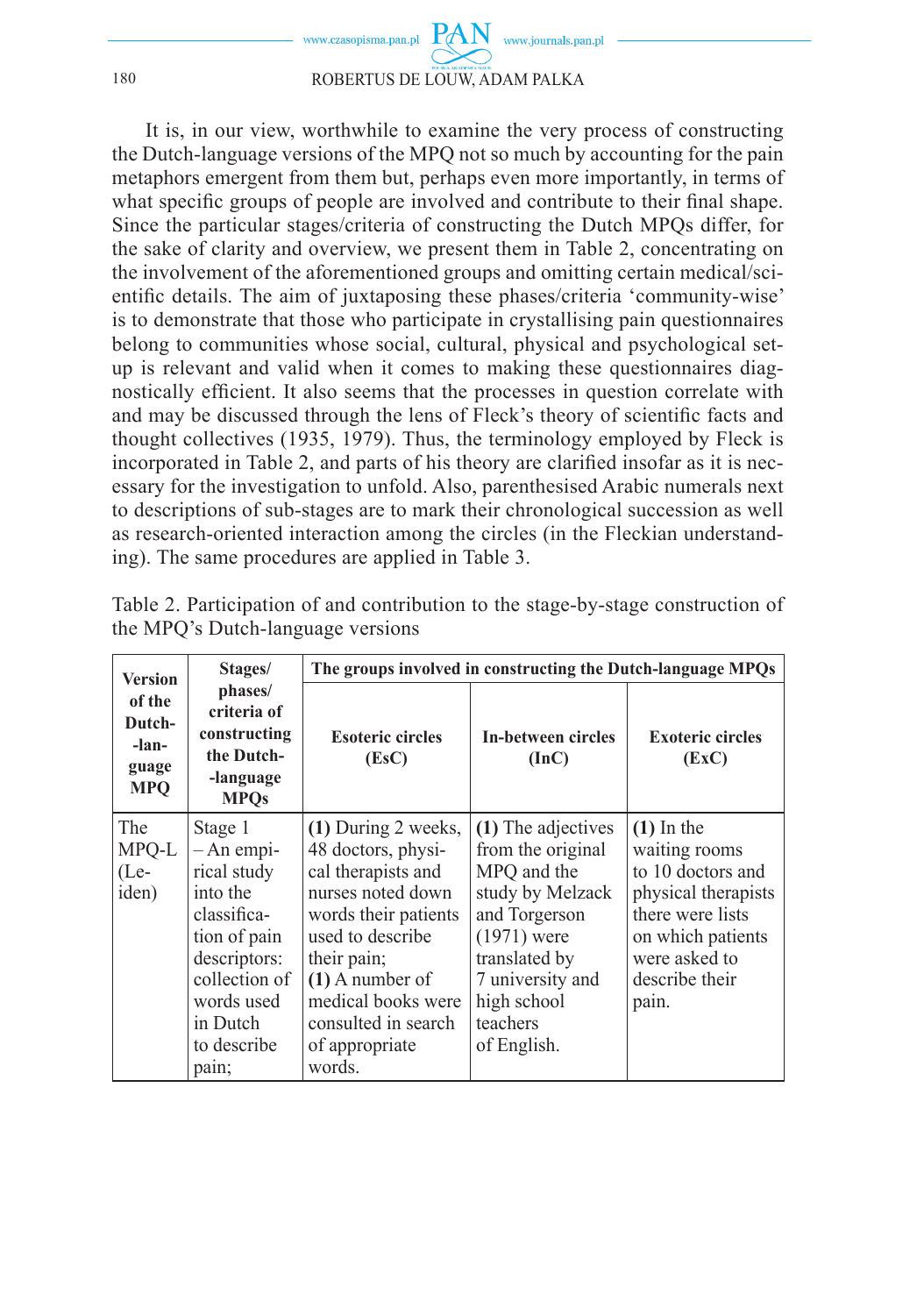

| . . | ., |  |
|-----|----|--|
|     |    |  |

| <b>Version</b>                            | Stages/                                                                          | The groups involved in constructing the Dutch-language MPQs                                                                                                                                                                                                                                                                                                                                                                                                                                                                                                                                                                                                                                                                                                                                                                     |                                                                                                                                                                                                                                                                        |                                                                                                                                                                                                      |
|-------------------------------------------|----------------------------------------------------------------------------------|---------------------------------------------------------------------------------------------------------------------------------------------------------------------------------------------------------------------------------------------------------------------------------------------------------------------------------------------------------------------------------------------------------------------------------------------------------------------------------------------------------------------------------------------------------------------------------------------------------------------------------------------------------------------------------------------------------------------------------------------------------------------------------------------------------------------------------|------------------------------------------------------------------------------------------------------------------------------------------------------------------------------------------------------------------------------------------------------------------------|------------------------------------------------------------------------------------------------------------------------------------------------------------------------------------------------------|
| of the<br>Dutch-<br>-lan-<br>guage<br>MPQ | phases/<br>criteria of<br>constructing<br>the Dutch-<br>-language<br><b>MPQs</b> | <b>Esoteric circles</b><br>(Esc)                                                                                                                                                                                                                                                                                                                                                                                                                                                                                                                                                                                                                                                                                                                                                                                                | In-between circles<br>(Inc)                                                                                                                                                                                                                                            | <b>Exoteric circles</b><br>(EXC)                                                                                                                                                                     |
| The<br>MPQ-L<br>$(Le-$<br>iden)           | assessment<br>of words<br>describing<br>pain inten-<br>sity.                     | (3) The data were<br>analysed with the<br>use of the com-<br>puter programme<br>HOMALS - a pro-<br>gramme with multi-<br>ple correspondence<br>analysis).<br>(3) To simplify ana-<br>lysis, the centroid<br>method (Norusis<br>1985) (a hierarchical<br>cluster analysis)<br>was conducted to<br>measure the distance<br>between the 176<br>adjectives;<br>(5) The intensity<br>scores for the words<br>assessed by the<br>students were sub-<br>jected to PRINCALS<br>(non-linear principle<br>component analysis)<br>to test for important<br>individual differen-<br>ces and to external<br>analysis: PREF-<br>MAP-II (a computer<br>programme which<br>makes it possible<br>to research whether<br>intensity can be<br>portrayed within<br>a givenconfiguration<br>of pain words, either<br>as direction or as<br>a point). | $(2)$ 53 students<br>were asked to<br>sort the adjecti-<br>ves, which were<br>written on separate<br>pieces of paper,<br>based on meaning;<br>$(4)$ 77 students as-<br>sessed the intensi-<br>ty by using a scale<br>from $0$ (no pain)<br>to 10 (unbearable<br>pain). | (2) Randomly<br>chosen inhabitants<br>of Leiden were<br>asked to state<br>which words they<br>did not understand<br>or which ones they<br>could not imagine<br>as being used as<br>pain descriptors. |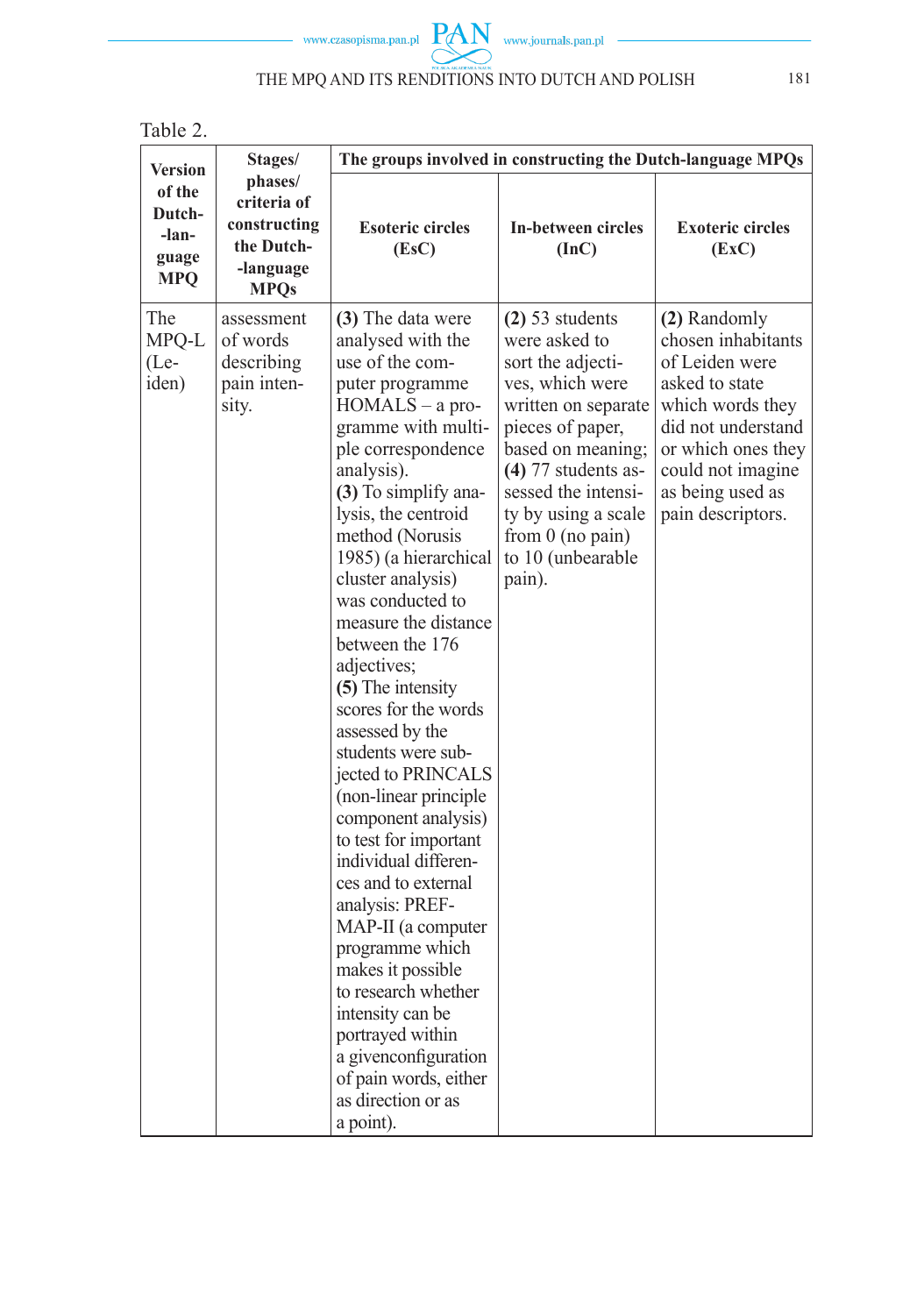

Table 2.

| <b>Version</b>                                   | Stages/                                                                                                           | The groups involved in constructing the Dutch-language MPQs                                                                                                                                                                                                                                                                                                                                                                                                                                  |                             |                                                                                                                    |
|--------------------------------------------------|-------------------------------------------------------------------------------------------------------------------|----------------------------------------------------------------------------------------------------------------------------------------------------------------------------------------------------------------------------------------------------------------------------------------------------------------------------------------------------------------------------------------------------------------------------------------------------------------------------------------------|-----------------------------|--------------------------------------------------------------------------------------------------------------------|
| of the<br>Dutch-<br>-lan-<br>guage<br><b>MPQ</b> | phases/<br>criteria of<br>constructing<br>the Dutch-<br>-language<br><b>MPQs</b>                                  | <b>Esoteric circles</b><br>(Esc)                                                                                                                                                                                                                                                                                                                                                                                                                                                             | In-between circles<br>(InC) | <b>Exoteric circles</b><br>(EXC)                                                                                   |
|                                                  | Stage 2<br>$-$ The<br>construction<br>of a Dutch-<br>-language<br>version of the<br>MPQ.                          | Based on the same<br>idea that lay behind<br>the original MPQ,<br>numerous subscales<br>were formed<br>according to the<br>following criteria:<br>each subscale is<br>formed with 3 or<br>4 words from the<br>same cluster in<br>a structure of<br>32 clusters;<br>those 3 or 4 words<br>belonging to<br>1 subscale need to<br>be significantly<br>different as far as<br>intensity is con-<br>cerned ( $p < .01$ ;<br>Wilcoxon's<br>signed-rank test<br>and the Wilcoxon<br>rank-sum test). |                             |                                                                                                                    |
|                                                  | Stage 3<br>- an empi-<br>rical study<br>into the<br>questionna-<br>ire's validity<br>and internal<br>consistency. | $(2)$ . PRI and<br>NWC scores were<br>calculated for each<br>patient, and corre-<br>lations were found<br>between the various<br>PRI (Pain Rating<br>Indices) scores,<br>NWC (Number<br>of Words Chosen)<br>scores and VAS<br>(Visual Analogue<br>Scale) scores for<br>the measurement<br>of pain intensity.                                                                                                                                                                                 |                             | $(1)$ The question-<br>naire was given to<br>people with pain<br>(120 patients of<br>a variety of prac-<br>tices). |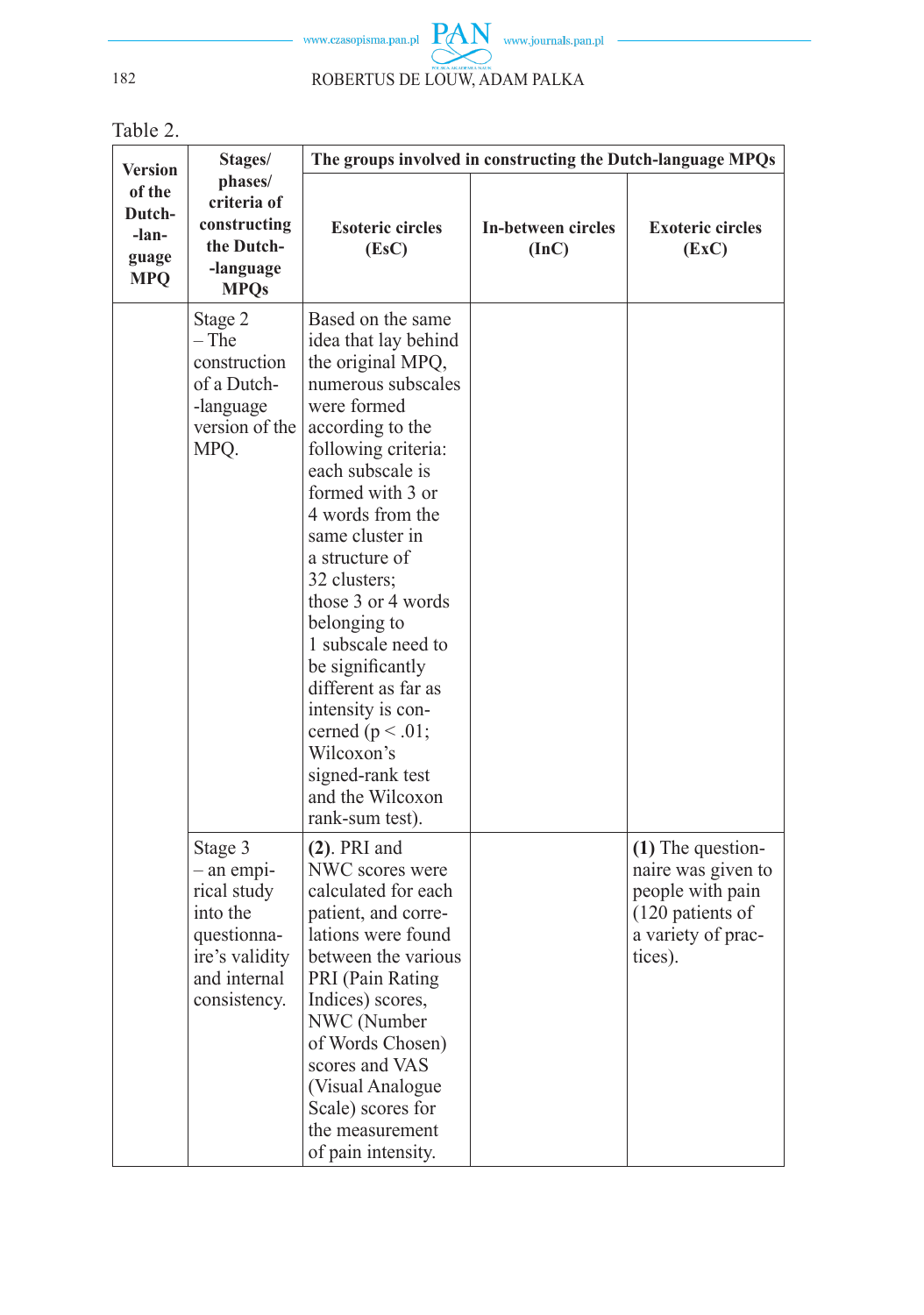

| ., |  |  |  |
|----|--|--|--|
|----|--|--|--|

| <b>Version</b>                                   | Stages/                                                                                   | The groups involved in constructing the Dutch-language MPQs                                                                                                                                                                                                                                                                                               |                                    |                                                                                                                                                                                                                                                                                                                                                                                                                                                                                                                                                                                                     |
|--------------------------------------------------|-------------------------------------------------------------------------------------------|-----------------------------------------------------------------------------------------------------------------------------------------------------------------------------------------------------------------------------------------------------------------------------------------------------------------------------------------------------------|------------------------------------|-----------------------------------------------------------------------------------------------------------------------------------------------------------------------------------------------------------------------------------------------------------------------------------------------------------------------------------------------------------------------------------------------------------------------------------------------------------------------------------------------------------------------------------------------------------------------------------------------------|
| of the<br>Dutch-<br>-lan-<br>guage<br><b>MPQ</b> | phases/<br>criteria of<br>constructing<br>the Dutch-<br>-language<br><b>MPOs</b>          | <b>Esoteric circles</b><br>(EsC)                                                                                                                                                                                                                                                                                                                          | <b>In-between circles</b><br>(Inc) | <b>Exoteric circles</b><br>(EXC)                                                                                                                                                                                                                                                                                                                                                                                                                                                                                                                                                                    |
| The<br>MPQ-<br>$-DV$<br>$(Leu-$<br>ven)          | Phase 1<br>$-$ inventory<br>of pain de-<br>scriptions.                                    |                                                                                                                                                                                                                                                                                                                                                           |                                    | 50 pain patients<br>(either admitted<br>at an academic<br>hospital or treated<br>through ambulato-<br>ry care at the Pain<br>Clinic of Leuven<br>Catholic Univer-<br>sity) were first<br>asked to descri-<br>be their pain in<br>their own words.<br>Afterwards, they<br>were given a list<br>with 104 words in<br>alphabetical order<br>(taken from 2)<br>existing transla-<br>tions of the MPQ<br>- Marck, Sharp<br>and Dohme & Dr.<br>J. Lahousse - both<br>unpublished do-<br>cuments) and told<br>to tick the words<br>they think could<br>describe pain<br>(disregarding their)<br>own pain). |
|                                                  | Phase 2<br>- categoriza-<br>tion of pain<br>descriptions<br>according to<br>pain quality. | After 124 descriptions had been divided<br>into different categories (with three<br>main categories: sensory, affective and<br>evaluative), and adapted to the Dutch<br>language (therefore in addition to the<br>14 categorical counterparts of the ori-<br>ginal MPQ, there were 3 extra catego-<br>ries), they were assessed by 2 groups<br>of people: |                                    |                                                                                                                                                                                                                                                                                                                                                                                                                                                                                                                                                                                                     |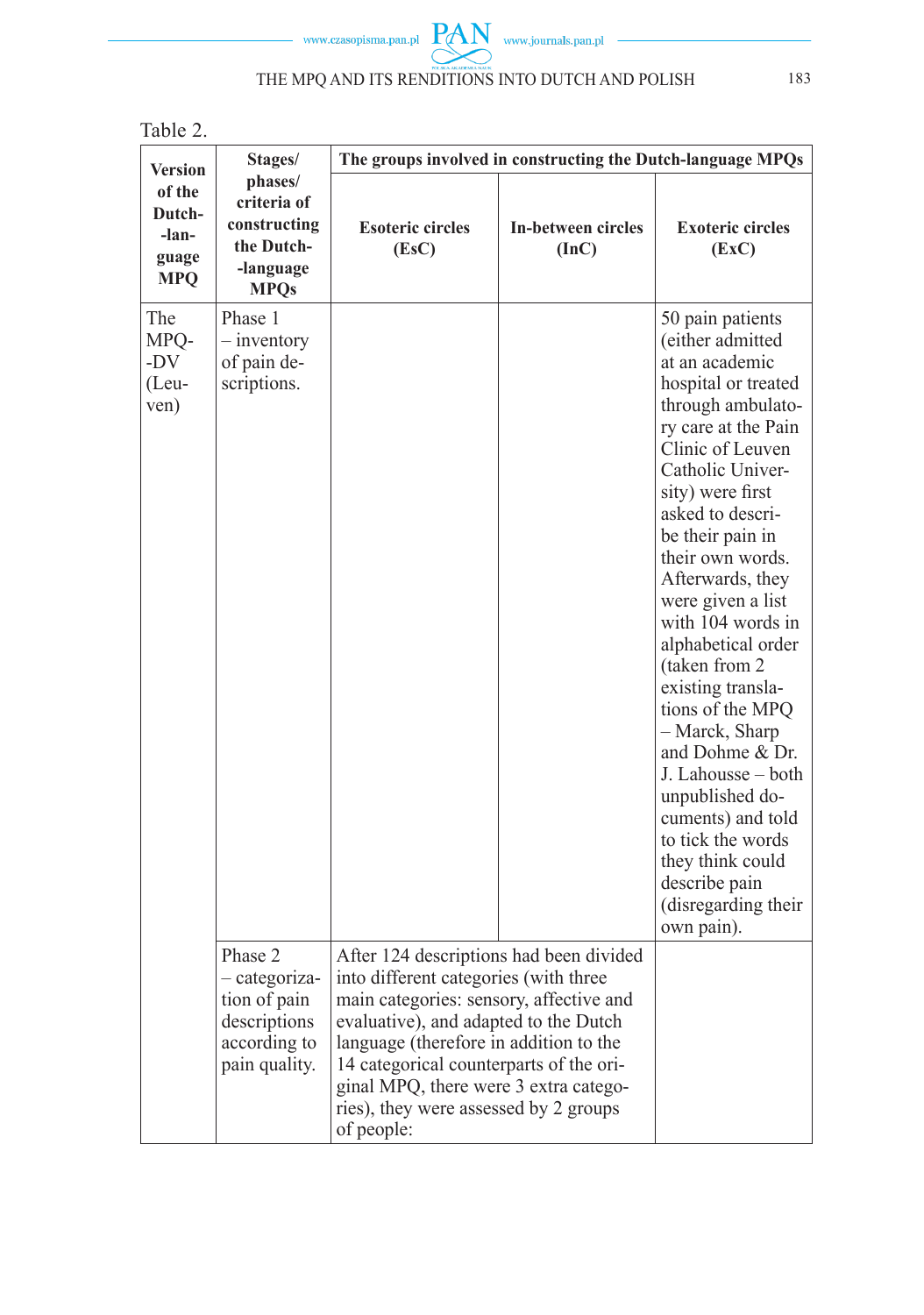

Table 2.

| Version                                          |                                                                                  | Stages/                         | The groups involved in constructing the Dutch-language MPQs                                                                                                                                                                                                                                               |                                                                                                                                                                                                                                       |                                  |
|--------------------------------------------------|----------------------------------------------------------------------------------|---------------------------------|-----------------------------------------------------------------------------------------------------------------------------------------------------------------------------------------------------------------------------------------------------------------------------------------------------------|---------------------------------------------------------------------------------------------------------------------------------------------------------------------------------------------------------------------------------------|----------------------------------|
| of the<br>Dutch-<br>-lan-<br>guage<br><b>MPQ</b> | phases/<br>criteria of<br>constructing<br>the Dutch-<br>-language<br><b>MPOs</b> |                                 | <b>Esoteric circles</b><br>(Esc)                                                                                                                                                                                                                                                                          | In-between circles<br>(InC)                                                                                                                                                                                                           | <b>Exoteric circles</b><br>(EXC) |
|                                                  |                                                                                  |                                 | $(1)$ 20 pain experts<br>$(11$ doctors, 5 nur-<br>ses and 4 psycholo-<br>gists (mean age 30).                                                                                                                                                                                                             | $(1)$ 22 university<br>students (mean<br>age 19.5).                                                                                                                                                                                   |                                  |
|                                                  |                                                                                  |                                 | Their task was to study the classification<br>and decide whether words fit, cross them<br>out if this was not the case, possibly<br>suggest which category they should be<br>in, divide and/or merge categories, and<br>add a new category if need be. Results<br>were counted separately for each group. |                                                                                                                                                                                                                                       |                                  |
|                                                  | $3-$<br>pain<br>asses-<br>sment<br>accor-<br>ding<br>to its<br>inten-<br>sity.   | Phase Part 1<br>$-$ ver-<br>bal |                                                                                                                                                                                                                                                                                                           | (1) Basing themse-<br>lves on the origi-<br>nal MPQ intensity<br>scale, 70 univer-<br>sity students were<br>asked to assess<br>22 pain descriptors<br>on a 7-point scale<br>(1=least pain $&$<br>7=the most pain<br>you can imagine). |                                  |
|                                                  |                                                                                  | Part 2                          | (1) Parallel to the categorization pha-<br>se 2, with the same                                                                                                                                                                                                                                            |                                                                                                                                                                                                                                       |                                  |
|                                                  |                                                                                  |                                 | experts used.                                                                                                                                                                                                                                                                                             | students used.                                                                                                                                                                                                                        |                                  |
|                                                  |                                                                                  |                                 | These two groups were asked to assess<br>the different pain descriptors on the<br>verbal-numeric intensity scale (and to do<br>that independently from the assessment<br>they had given before).                                                                                                          |                                                                                                                                                                                                                                       |                                  |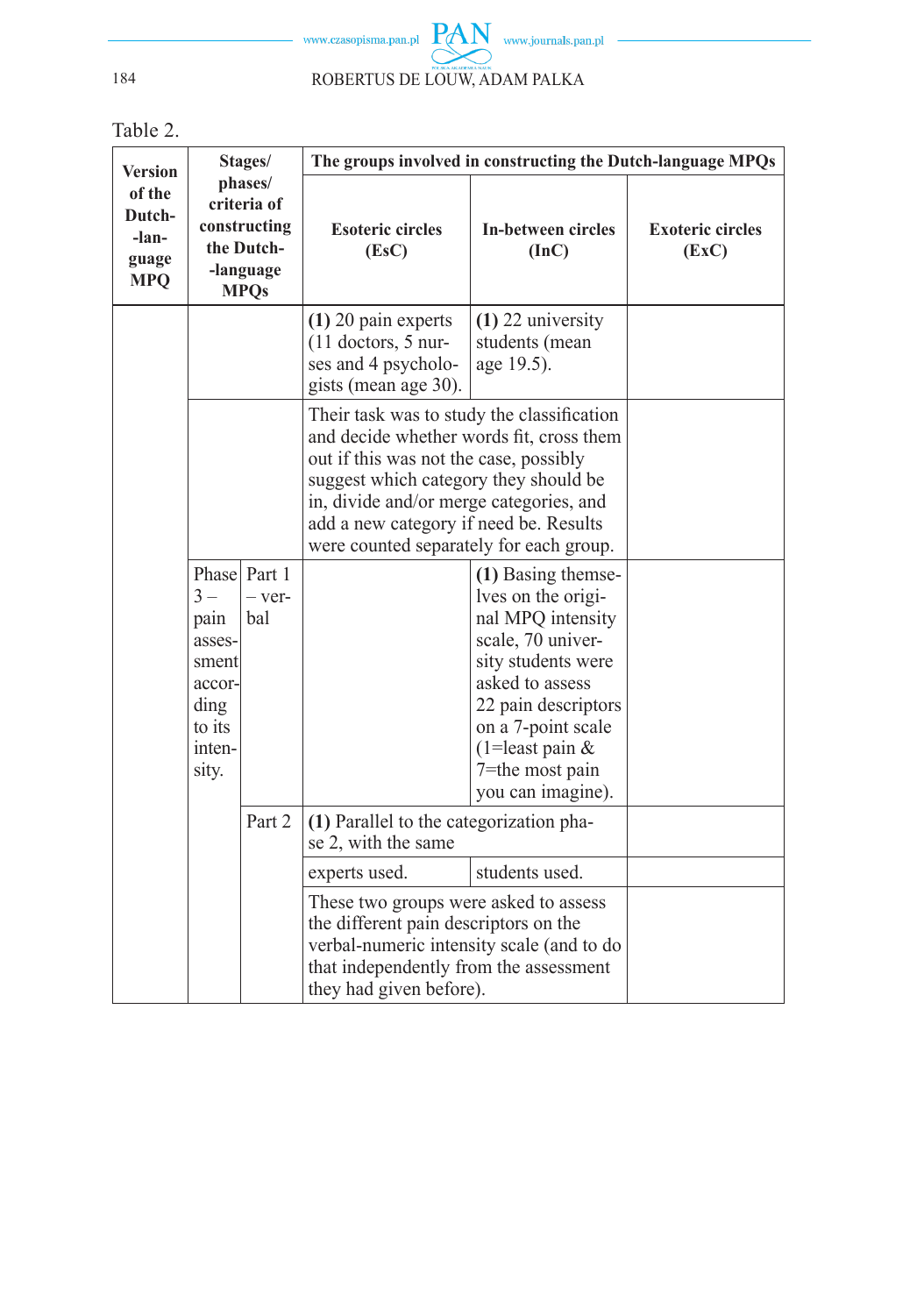

| . .<br>۰. |  |
|-----------|--|
|-----------|--|

| <b>Version</b>                                   | Stages/                                                                          |                                                                                                        | The groups involved in constructing the Dutch-language MPQs                                                                          |                                                                                                                                                                                                                                                                                                                                                           |  |
|--------------------------------------------------|----------------------------------------------------------------------------------|--------------------------------------------------------------------------------------------------------|--------------------------------------------------------------------------------------------------------------------------------------|-----------------------------------------------------------------------------------------------------------------------------------------------------------------------------------------------------------------------------------------------------------------------------------------------------------------------------------------------------------|--|
| of the<br>Dutch-<br>-lan-<br>guage<br><b>MPQ</b> | phases/<br>criteria of<br>constructing<br>the Dutch-<br>-language<br><b>MPQs</b> | <b>Esoteric circles</b><br>(Esc)                                                                       | In-between circles<br>(Inc)                                                                                                          | <b>Exoteric circles</b><br>(EXC)                                                                                                                                                                                                                                                                                                                          |  |
|                                                  |                                                                                  |                                                                                                        | (2) To obtain<br>more trustworthy<br>results, the group<br>of students was<br>expanded by<br>a group of 48 uni-<br>versity students. | (2) Pain patients<br>were also asked to<br>get involved. As<br>the list was quite<br>extensive, it was<br>divided into three<br>parts (each group<br>of 20 pain patients<br>received 1/3 of the<br>list). Only 12 of<br>those 60 patients<br>had a higher<br>education (most<br>were waiters and<br>waitresses, blue-<br>-collar workers,<br>housewives). |  |
|                                                  |                                                                                  | The level of edu-<br>cation between the<br>pain patients and<br>the experts differed<br>substantially. |                                                                                                                                      | The level of edu-<br>cation between the<br>pain patients and<br>the experts diffe-<br>red substantially.                                                                                                                                                                                                                                                  |  |
|                                                  | Phase $4-$<br>questionnaire<br>testing for<br>reliability<br>and validity.       |                                                                                                        |                                                                                                                                      | Twofold study was<br>conducted to test<br>for reliability and<br>validity:<br>$1 - questionna-$<br>ire was given to<br>50 pain patients;<br>$2$ – questionna-<br>ire was given to<br>20 pain patients<br>before and after<br>applying local<br>anaesthetics.                                                                                              |  |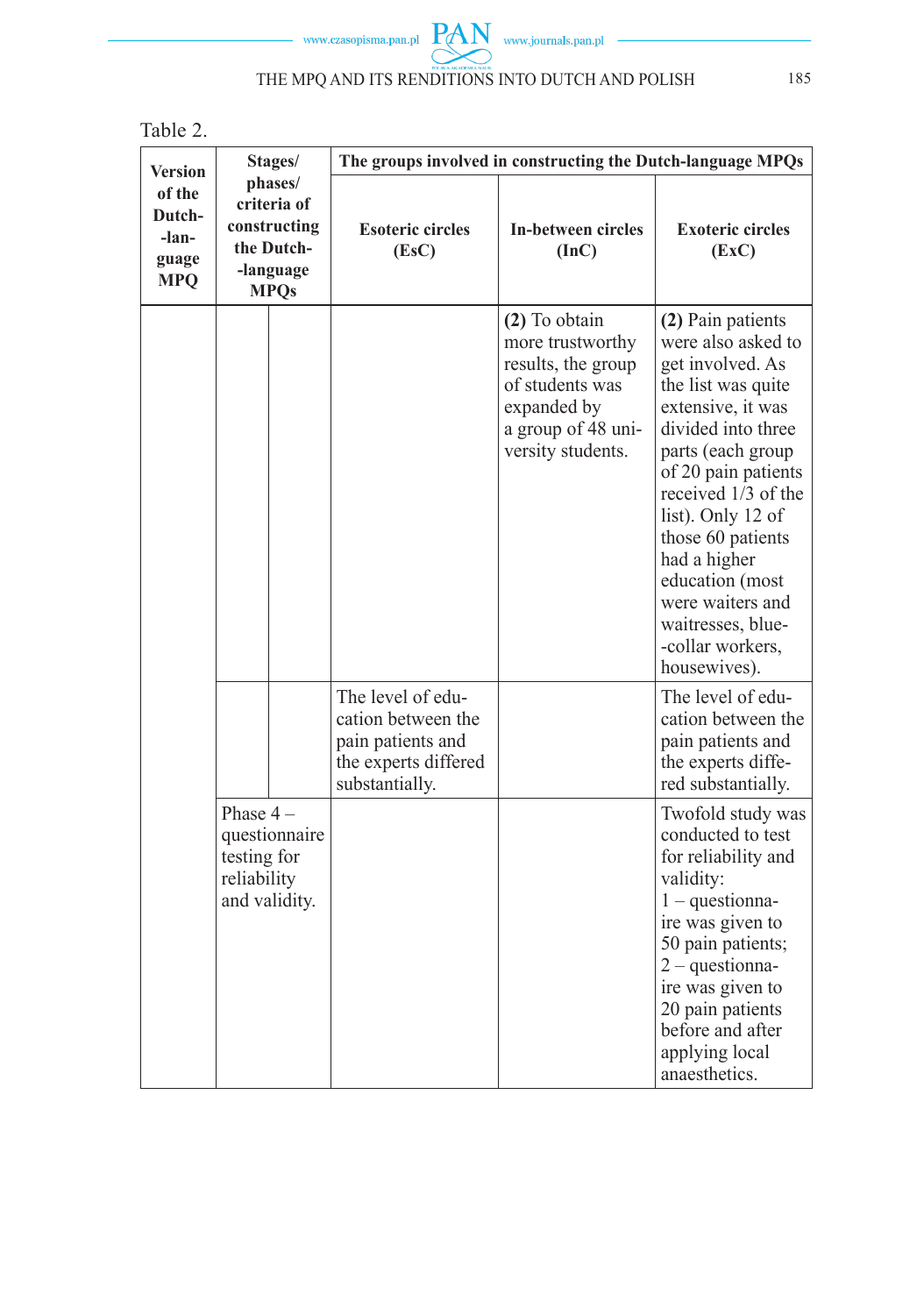

Table 2.

| <b>Version</b>                                   | Stages/                                                                          | The groups involved in constructing the Dutch-language MPQs                                                                                                                                                                                                                                                                                                                                                                                                                                                                                                                                                                                                                                                                                                                                                                        |                             |                                  |
|--------------------------------------------------|----------------------------------------------------------------------------------|------------------------------------------------------------------------------------------------------------------------------------------------------------------------------------------------------------------------------------------------------------------------------------------------------------------------------------------------------------------------------------------------------------------------------------------------------------------------------------------------------------------------------------------------------------------------------------------------------------------------------------------------------------------------------------------------------------------------------------------------------------------------------------------------------------------------------------|-----------------------------|----------------------------------|
| of the<br>Dutch-<br>-lan-<br>guage<br><b>MPQ</b> | phases/<br>criteria of<br>constructing<br>the Dutch-<br>-language<br><b>MPQs</b> | <b>Esoteric circles</b><br>(EsC)                                                                                                                                                                                                                                                                                                                                                                                                                                                                                                                                                                                                                                                                                                                                                                                                   | In-between circles<br>(Inc) | <b>Exoteric circles</b><br>(EXC) |
| The<br>MPQ-<br>-DLV                              | Pre-stage 1<br>- Categories.                                                     | In the Leuven study,<br>the words were assi-<br>gned to categories<br>taken from the<br>original MPQ (with<br>a few exceptions<br>- some proved<br>useless and 2 new<br>ones were added).<br>In the end, there<br>were 17 categories<br>$(11$ sensory, 5 af-<br>fective and 2 evalu-<br>ative). The Leiden<br>study did not make<br>use of specified a<br>priori categories -<br>participants were<br>free to divide the<br>words into as many<br>categories as they<br>pleased (on condi-<br>tion they were gro-<br>uped according to<br>meaning). Based on<br>the division, it was<br>decided there were<br>5 main clusters with<br>32 subclusters $(=$<br>categories; also sen-<br>sory, affective and<br>evaluative). These<br>two questionnaires<br>were then compared<br>in different ways to<br>look for common<br>features |                             |                                  |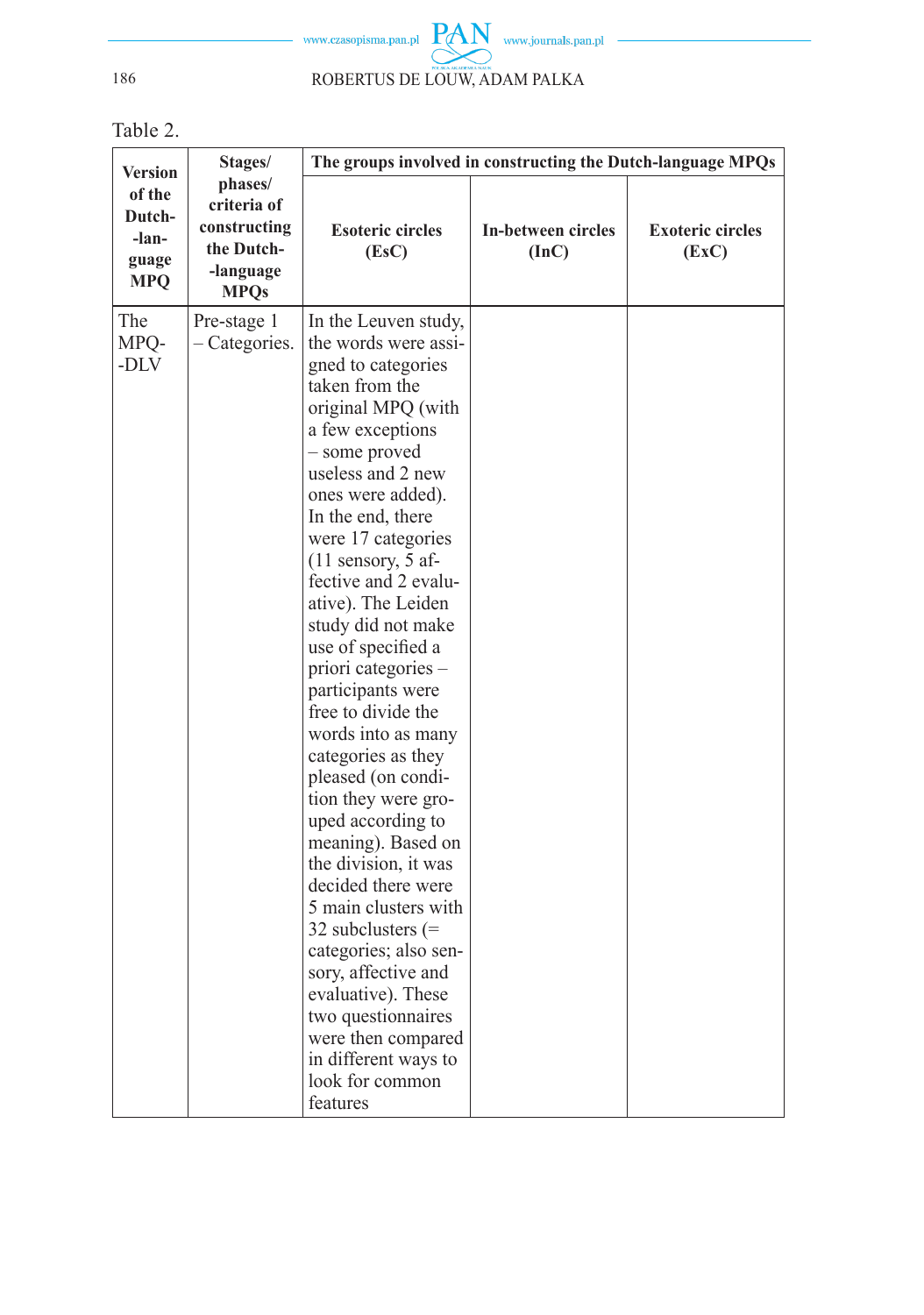

| .n<br>r s |  |
|-----------|--|
|-----------|--|

| <b>Version</b>                                   | Stages/                                                                                  | The groups involved in constructing the Dutch-language MPQs                                                                                                                                                                                                                                     |                             |                                  |  |  |
|--------------------------------------------------|------------------------------------------------------------------------------------------|-------------------------------------------------------------------------------------------------------------------------------------------------------------------------------------------------------------------------------------------------------------------------------------------------|-----------------------------|----------------------------------|--|--|
| of the<br>Dutch-<br>-lan-<br>guage<br><b>MPQ</b> | phases/<br>criteria of<br>constructing<br>the Dutch-<br>-language<br><b>MPQs</b>         | <b>Esoteric circles</b><br>(Esc)                                                                                                                                                                                                                                                                | In-between circles<br>(Inc) | <b>Exoteric circles</b><br>(EXC) |  |  |
|                                                  |                                                                                          | (categories, how<br>the words were assi-<br>gned, etc.). Next,<br>kappa and phi coef-<br>ficients were used to<br>test for agreement.                                                                                                                                                           |                             |                                  |  |  |
|                                                  | Pre-stage 2<br>- Intensity.                                                              | Different methods<br>were used when<br>assessing intensity<br>for the MPQ-DV<br>(a 5-point scale)<br>and the MPQ-L<br>(an 11-point scale<br>$-$ from 0 to 10).<br>To standardize, the<br>Leuven study scores<br>were recalculated<br>using the Leiden<br>study scale of 0 to<br>10 <sub>l</sub> |                             |                                  |  |  |
|                                                  | Structuring<br>Words that appeared<br>in both of the earlier<br>criterion 1<br>versions. |                                                                                                                                                                                                                                                                                                 |                             |                                  |  |  |
|                                                  | Structuring<br>criterion 2                                                               | Words within one<br>new subscale are<br>supposed to belong<br>to the relevant cate-<br>gory, according to<br>the data from both<br>studies.                                                                                                                                                     |                             |                                  |  |  |
|                                                  | Structuring<br>criterion 3                                                               | Words within one<br>subscale are suppo-<br>sed to show a clear<br>increase in intensity<br>(in both previous<br>studies).                                                                                                                                                                       |                             |                                  |  |  |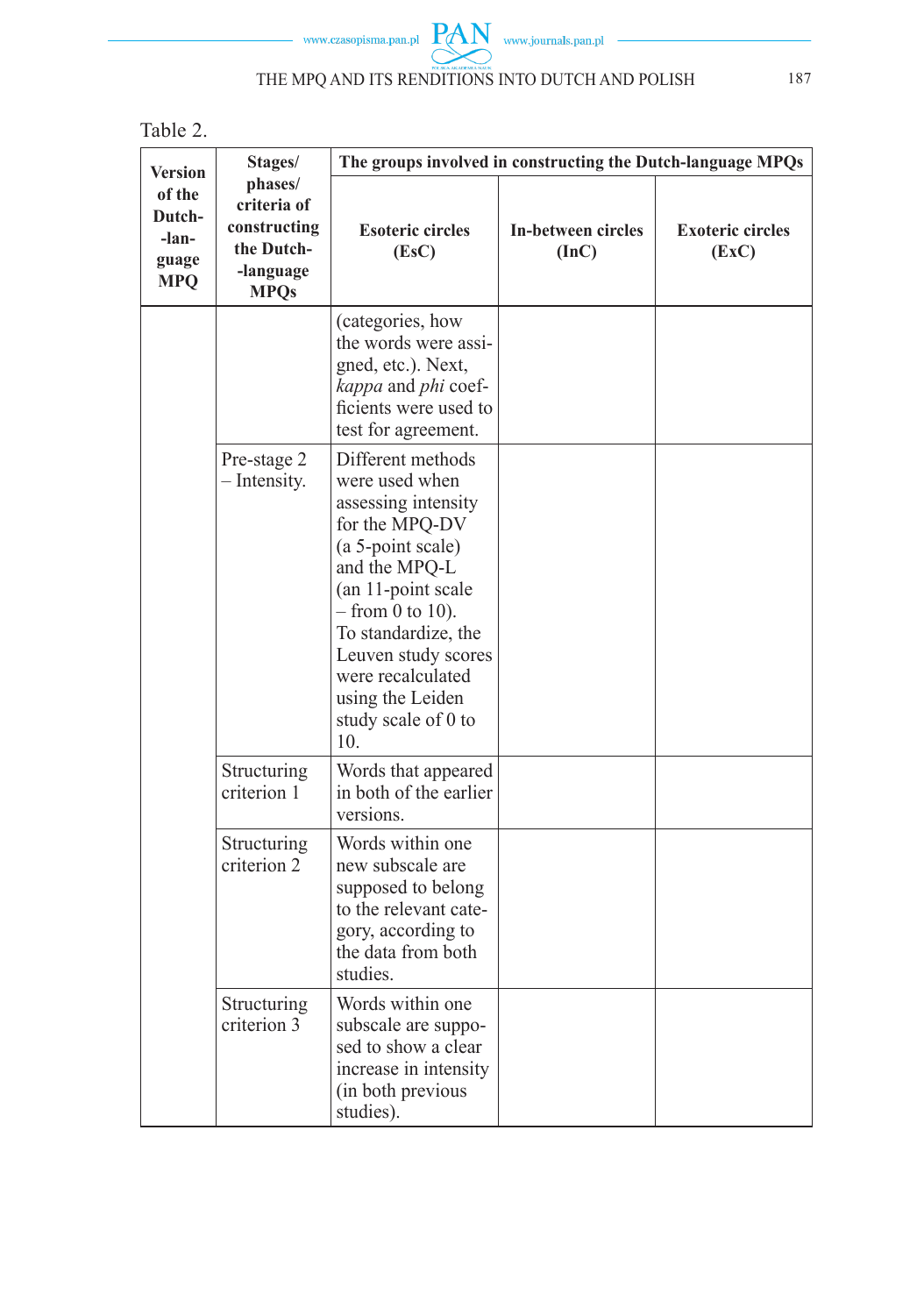

Table 2.

| <b>Version</b>                                   | Stages/                                                                          | The groups involved in constructing the Dutch-language MPQs                                                                                                                                                                                                                                                                                                                                                                                                                                                                                                                                                                                                                                                                                                                                                                                                                                                                                                                                                                                                                                                                                                                                                                                                        |                             |                                                                                                                                                                                                                                                                                  |  |
|--------------------------------------------------|----------------------------------------------------------------------------------|--------------------------------------------------------------------------------------------------------------------------------------------------------------------------------------------------------------------------------------------------------------------------------------------------------------------------------------------------------------------------------------------------------------------------------------------------------------------------------------------------------------------------------------------------------------------------------------------------------------------------------------------------------------------------------------------------------------------------------------------------------------------------------------------------------------------------------------------------------------------------------------------------------------------------------------------------------------------------------------------------------------------------------------------------------------------------------------------------------------------------------------------------------------------------------------------------------------------------------------------------------------------|-----------------------------|----------------------------------------------------------------------------------------------------------------------------------------------------------------------------------------------------------------------------------------------------------------------------------|--|
| of the<br>Dutch-<br>-lan-<br>guage<br><b>MPQ</b> | phases/<br>criteria of<br>constructing<br>the Dutch-<br>-language<br><b>MPQs</b> | <b>Esoteric circles</b><br>(EsC)                                                                                                                                                                                                                                                                                                                                                                                                                                                                                                                                                                                                                                                                                                                                                                                                                                                                                                                                                                                                                                                                                                                                                                                                                                   | In-between circles<br>(Inc) | <b>Exoteric circles</b><br>(EXC)                                                                                                                                                                                                                                                 |  |
|                                                  | Structuring<br>criterion 4                                                       | If more words could<br>be selected based on<br>the criteria mentio-<br>ned above, then the<br>word was selected<br>which, based on<br>previous research,<br>had been expected<br>to be chosen by<br>patients and whose<br>intensity differed<br>the most from other<br>words.                                                                                                                                                                                                                                                                                                                                                                                                                                                                                                                                                                                                                                                                                                                                                                                                                                                                                                                                                                                      |                             | If more words<br>could be selec-<br>ted based on the<br>criteria mentioned<br>above, then the<br>word was selected<br>which, based on<br>previous research,<br>had been expected<br>to be chosen by<br>patients and whose<br>intensity differed<br>the most from<br>other words. |  |
|                                                  | Final stage                                                                      | In the end, a list of 20 subscales was devised: 12 sensory,<br>5 affective and 3 evaluative. The list is preceded by instruc-<br>tions on how to complete the questionnaire. Besides, the<br>authors added a few questions, which they thought should be<br>mandatory in research whose aim it is to measure the earnest<br>of pain. Apart from the basic background questions (name,<br>age, sex, date of birth), some questions concerning the chro-<br>nology, localisation and spreading of the pain were included.<br>These questions, however, do not always have to be asked/<br>answered. Also, the Visual Analogue Scale is used in the<br>questionnaire to measure the pain on a graphic scale. In fact,<br>two such scales are used: one to measure the pain now and<br>one to indicate the minimal and maximum pain experienced<br>before. These VAS-scales precede the list with adjectives.<br>Finally, there are also some Quality of Life questions to de-<br>termine how the pain influences the person's life negatively<br>(these questions concern aspect such as duration, influence<br>on daily activities, etc. during the time directly prior to filling<br>in the questionnaire $-e.g.$ 'yesterday', 'last night' and 'this<br>morning'). |                             |                                                                                                                                                                                                                                                                                  |  |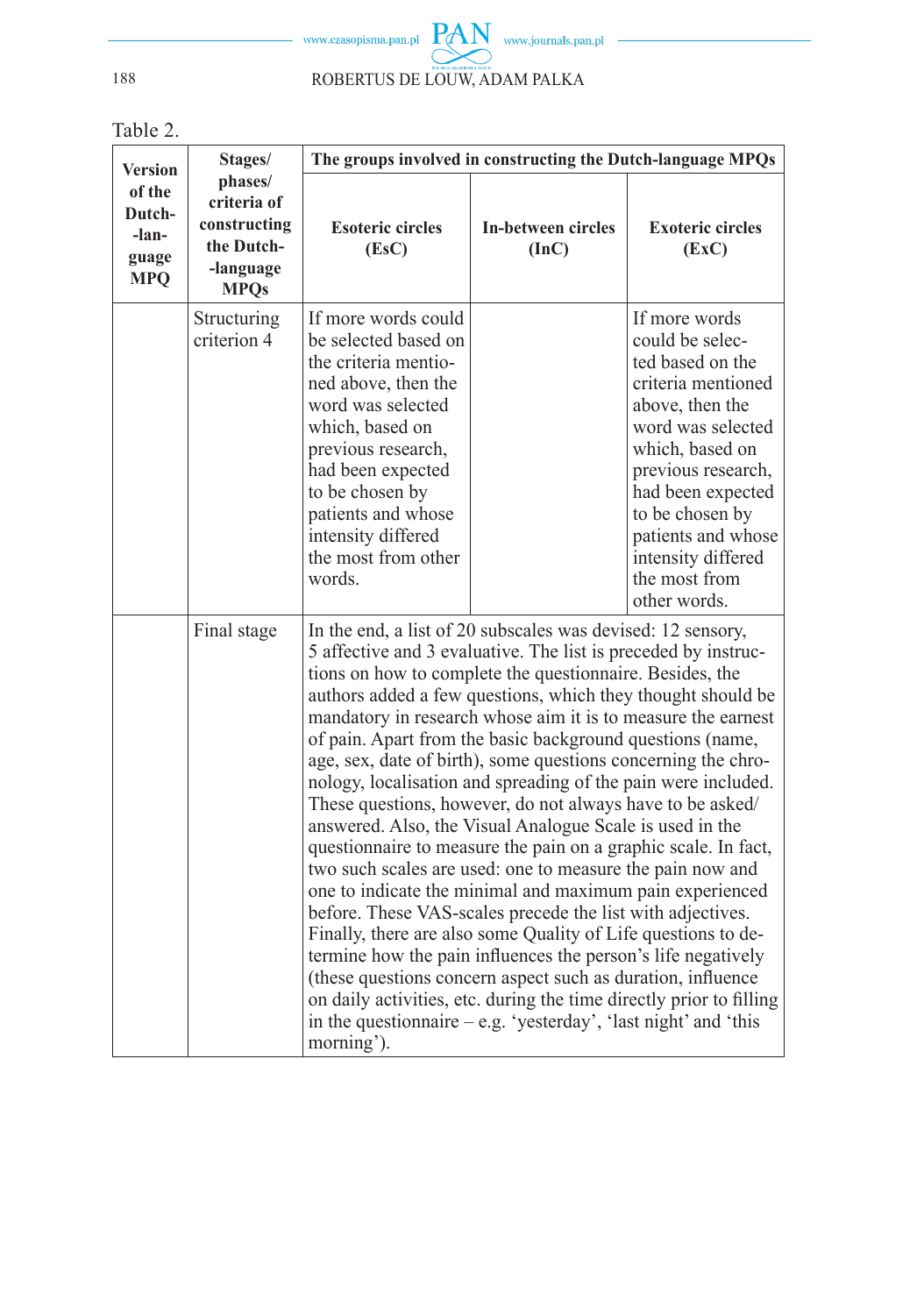Irrespective of the variable number of stages during which the Dutch-language versions of the MPQ were designed, one can discern a similar alternating pattern as concerns the scholarly communication among the clearly delineated groups actively participating in the creation of these questionnaires. Thus, the incipient stage is associated with the activities of the esoteric circles (EsC; broadly understood medical experts) who turn with their thoughts (ideas, theories, hypotheses, and the like) to the in-between circles (InC; university students) and especially to the exoteric circles (ExC; pain patients and members of the general public), the two last circles then giving feedback to the former, and the cycle being repeated from the start if 'scientific need' be.

If we take a closer look at involvement of particular circles in the development of the MPQ-L, we may note that at the beginning of Stage 1 all circles (EsC, InC, and Exc) are equally engaged, then the emphasis is laid on the activities of InC and ExC, whose results are in turn relayed to the analysis conducted by EsC, then members of InC are asked to assess data, and finally those belonging to EsC undertake highly specialised analyses. The scientific tasks within Stage 2 also belong to EsC. Stage 3, in turn, is initiated by ExC, whose members provide feedback to EsC, and – quite predictably – the latter has the final say in composing the MPQ-L.

Phase 1 of developing the MPQ-DV is solely based on the participation of ExC, working on the material provided by EsC. Phase 2, in turn, hinges exclusively on the joint effort of EsC and InC. Part 1 of Phase 3 commences with the active presence of InC, whereas Part 2 of Phase 3 is expanded by EsC (present in previous Phase 2). Towards the completion of Phase 3 we witness the further expansion of circles, with new members joining InC and ExC being added. Final Phase 4 prioritises the role of ExC, whose members are consulted to validate the questionnaire and make it more reliable.

Last but not least, the process of constructing the MPQ-DLV seems to be predominantly EsC-oriented, something that should probably be attributed to the fact that this MPQ version builds upon and draws substantially from its predecessors – the MPQ-L and the MPQ-DV. This also means that van der Kloot and Vertommen (1989) fully acknowledge the significance of the other circles (InC and ExC) in the creation of the MPQ-DLV by looking back at earlier investigations and the role of pain patients in them (hence, for instance, the formulations 'according to the data from both studies, 'in both previous studies', 'based on previous research', 'the earlier versions', 'the Leiden study', 'the Leuven study', and 'the word … expected to be chosen by patients'; see Table 2 in its part devoted to the MPQ-DLV).

Analogically to Table 2, Table 3 aspires to present the intercommunicative processes underlying the creation of the Polish pain questionnaire based on the MPQ by Sedlak (1990, 2004). The data come from an unpublished article *Polska wersja McGill Pain Questionnaire* (Sedlak 1990) and from Dobrogowski and Sedlak (1996).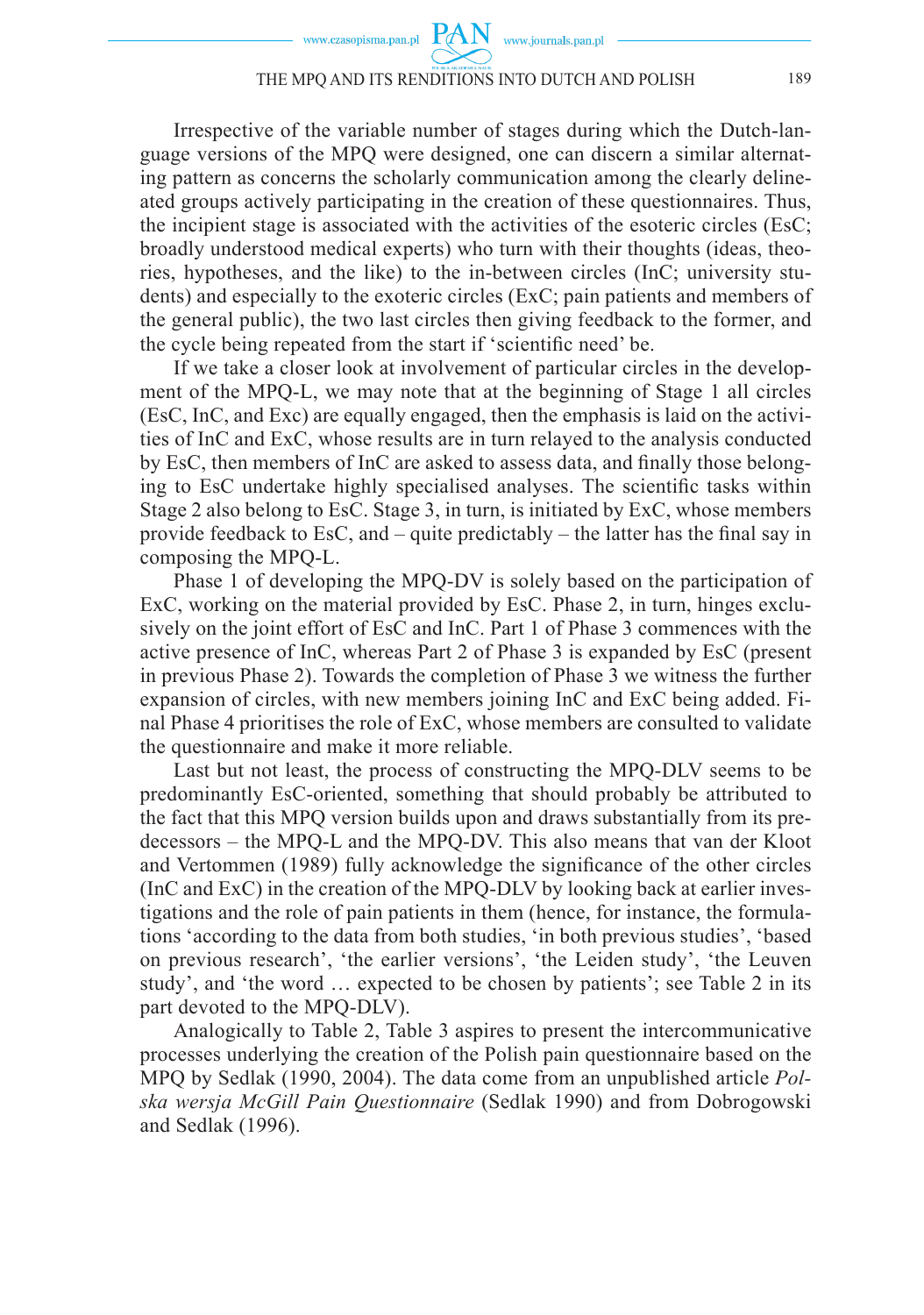

Table 3. Participation of and contribution to the stage-by-stage construction of the MPQ's Polish-language version

| Stages/phases/crite-                                                               | The groups involved in constructing the Polish-language MPQs                                                                                                                                                                                                                                                                                                                                                                                           |                                |                                                                                                                                                                                                                                                       |  |  |
|------------------------------------------------------------------------------------|--------------------------------------------------------------------------------------------------------------------------------------------------------------------------------------------------------------------------------------------------------------------------------------------------------------------------------------------------------------------------------------------------------------------------------------------------------|--------------------------------|-------------------------------------------------------------------------------------------------------------------------------------------------------------------------------------------------------------------------------------------------------|--|--|
| ria of constructing<br>the Polish-language<br><b>MPOs</b>                          | <b>Esoteric circles</b><br>(EsC)                                                                                                                                                                                                                                                                                                                                                                                                                       | In-between<br>circles<br>(Inc) | <b>Exoteric circles</b><br>(EXC)                                                                                                                                                                                                                      |  |  |
| Stage $1 - The$<br>collection of words<br>used in Polish to<br>describe pain.      |                                                                                                                                                                                                                                                                                                                                                                                                                                                        |                                | Chronic pain patients<br>and healthy people<br>were asked to write<br>down the words that<br>they had ever em-<br>ployed to characterise<br>their pain. The pain<br>dictionary which was<br>compiled in this way<br>contained over<br>200 adjectives. |  |  |
| Stage $2$ – The trans-<br>lation of English<br>lexis from the MPQ<br>in to Polish. | English lexis from<br>the original MPQ was<br>translated into Polish.<br>It turned out that<br>almost all translated<br>expressions also<br>feature in the Polish<br>dictionary of pain<br>(mentioned in Sta-<br>ge 1).                                                                                                                                                                                                                                |                                |                                                                                                                                                                                                                                                       |  |  |
| Stage $3 - Arranging$<br>vocabulary.                                               | (1) The fact that each<br>English adjective usu-<br>ally had a few Polish<br>equivalent expres-<br>sions, infrequently<br>differing in terms of<br>semantics, necessitated<br>the process of ordering<br>the vocabulary. It was<br>made sure that Polish<br>equivalents describe<br>the same quality of<br>pain as the English<br>adjectives do, and that<br>they match the general<br>name of a category<br>that a given group of<br>words belong to. |                                |                                                                                                                                                                                                                                                       |  |  |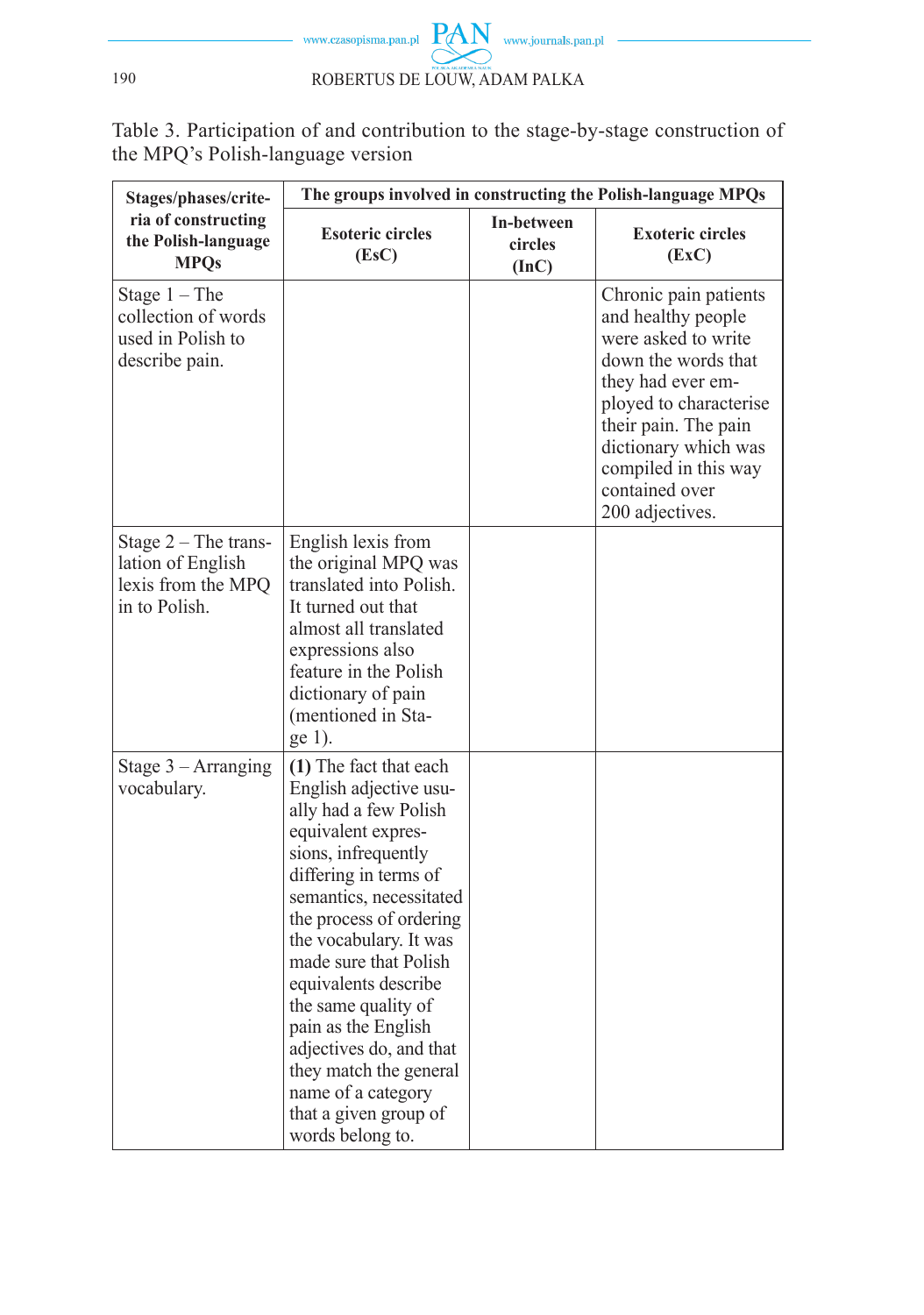

Table 3.

| Stages/phases/crite-                                      | The groups involved in constructing the Polish-language MPQs                                                                                                                                                                                                                                                                                                                                                                                                                                                                                                                                                                                                                                                                                                                                                                                                                                                                      |                                |                                  |  |
|-----------------------------------------------------------|-----------------------------------------------------------------------------------------------------------------------------------------------------------------------------------------------------------------------------------------------------------------------------------------------------------------------------------------------------------------------------------------------------------------------------------------------------------------------------------------------------------------------------------------------------------------------------------------------------------------------------------------------------------------------------------------------------------------------------------------------------------------------------------------------------------------------------------------------------------------------------------------------------------------------------------|--------------------------------|----------------------------------|--|
| ria of constructing<br>the Polish-language<br><b>MPQs</b> | <b>Esoteric circles</b><br>(EsC)                                                                                                                                                                                                                                                                                                                                                                                                                                                                                                                                                                                                                                                                                                                                                                                                                                                                                                  | In-between<br>circles<br>(Inc) | <b>Exoteric circles</b><br>(EXC) |  |
|                                                           | (2) The majority<br>of Polish adjecti-<br>ves constituting the<br>Polish version of the<br>MPQ were transla-<br>ted in accordance<br>with their dictionary<br>meaning. It is only<br>with reference to<br>a few words that their<br>dictionary meaning<br>was slightly altered,<br>as they were replaced<br>with synonymous<br>expressions from the<br>Polish dictionary of<br>pain. Synonyms were<br>employed when the<br>Polish meaning of<br>a given adjective did<br>not match the general<br>named of a group or<br>a category.<br>With reference to<br>group 9, which<br>describes dullness of<br>pain, it was decided<br>not to translate it<br>$as - according to the$<br>author – there exists<br>an incongruity betwe-<br>en the group name<br>and the dictionary<br>meaning of the pain<br>adjectives. For this re-<br>ason, Sedlak replaces<br>3 English adjectives<br>with words taken from<br>the Polish dictionary |                                |                                  |  |
|                                                           | of pain, thus reducing<br>the number of pain                                                                                                                                                                                                                                                                                                                                                                                                                                                                                                                                                                                                                                                                                                                                                                                                                                                                                      |                                |                                  |  |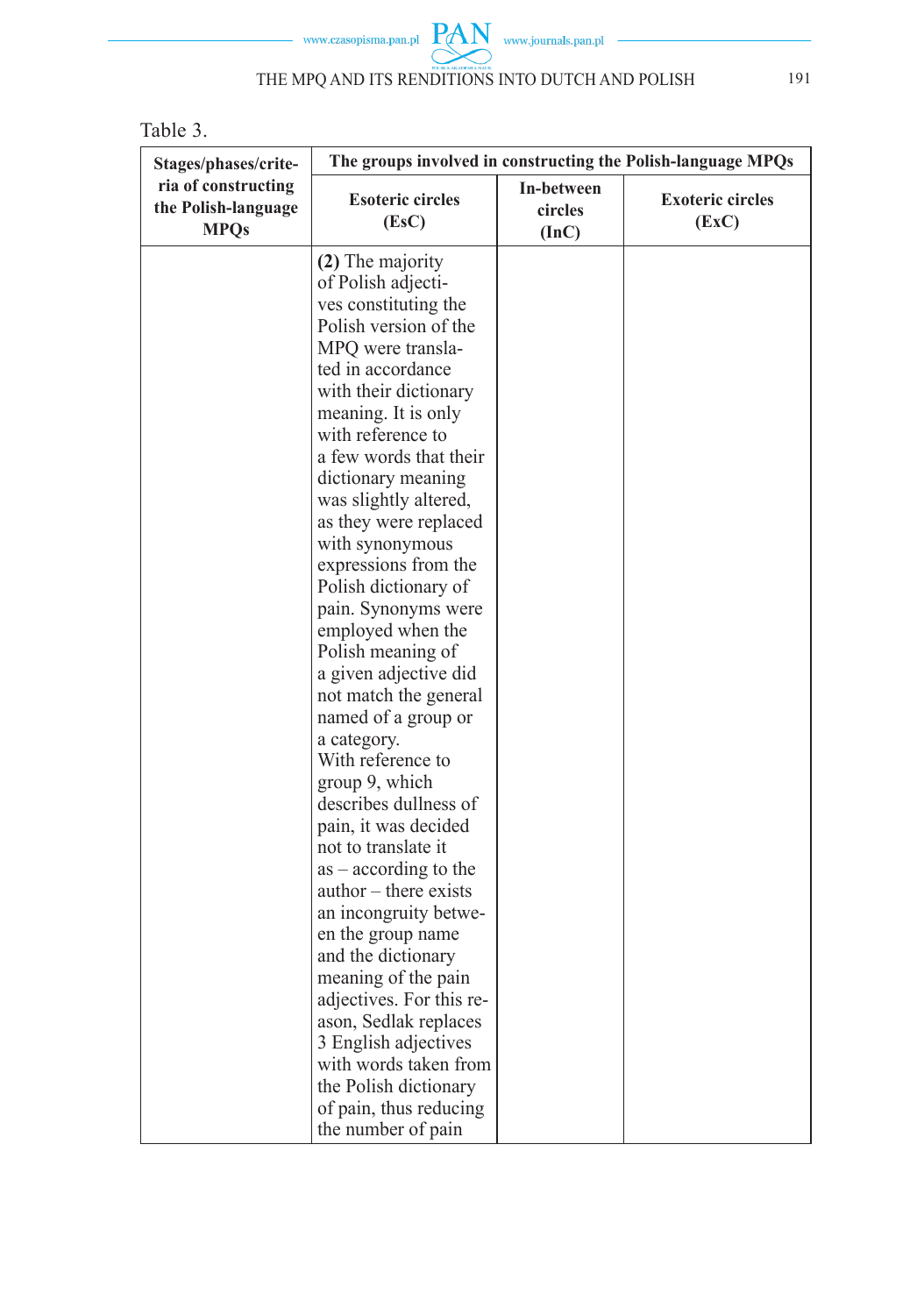$\begin{picture}(120,10) \put(0,0){\dashbox{0.5}(120,0){ }} \put(15,0){\circle{10}} \put(15,0){\circle{10}} \put(15,0){\circle{10}} \put(15,0){\circle{10}} \put(15,0){\circle{10}} \put(15,0){\circle{10}} \put(15,0){\circle{10}} \put(15,0){\circle{10}} \put(15,0){\circle{10}} \put(15,0){\circle{10}} \put(15,0){\circle{10}} \put(15,0){\circle{10}} \put(15,0){\circle{10}} \put(1$ www.czasopisma.pan.pl 192 ROBERTUS DE LOUW, ADAM PALKA

Table 3.

| Stages/phases/crite-                                                                                     | The groups involved in constructing the Polish-language MPQs                                                                                                                                                                                                                                                                                                                                                                                                                                                                                                                                                                                                          |                                |                                                                                                                                                                                                                                                                                                                      |  |  |
|----------------------------------------------------------------------------------------------------------|-----------------------------------------------------------------------------------------------------------------------------------------------------------------------------------------------------------------------------------------------------------------------------------------------------------------------------------------------------------------------------------------------------------------------------------------------------------------------------------------------------------------------------------------------------------------------------------------------------------------------------------------------------------------------|--------------------------------|----------------------------------------------------------------------------------------------------------------------------------------------------------------------------------------------------------------------------------------------------------------------------------------------------------------------|--|--|
| ria of constructing<br>the Polish-language<br><b>MPOs</b>                                                | <b>Esoteric circles</b><br>(Esc)                                                                                                                                                                                                                                                                                                                                                                                                                                                                                                                                                                                                                                      | In-between<br>circles<br>(Inc) | <b>Exoteric circles</b><br>(EXC)                                                                                                                                                                                                                                                                                     |  |  |
|                                                                                                          | descriptors in the<br>dullness group from<br>5 to 4. As Sedlak pur-<br>ports, the Polish pain<br>descriptors employed<br>correspond with the<br>general name of group<br>9 and – analogically to<br>the MPQ – depict va-<br>rious intensity levels<br>of dull pain. Similarly,<br>group 2 (Spatial),<br>group 5 (Constrictive<br>pressure), and group<br>7 (Thermal) were also<br>deprived of one de-<br>scriptor each as no Po-<br>lish equivalents were<br>found. In this way,<br>Sedlak's equivalent<br>of the MPQ was only<br>minimally shortened<br>by four words, and<br>consists of 74 descrip-<br>tors, as compared to<br>the original 78 pain<br>adjectives. |                                |                                                                                                                                                                                                                                                                                                                      |  |  |
| Stage $4 -$ Ascribing<br>pain intensity values<br>to the translated<br>Polish adjectival<br>descriptors. | After it had been<br>translated, the qu-<br>estionnaire was given<br>to 24 doctors so that<br>they should ascribe<br>certain intensity to<br>each adjective by<br>means of a six-point<br>numerical rating scale.<br>The results obtained<br>enabled Sedlak to fi-<br>nally classify the pain<br>descriptors within                                                                                                                                                                                                                                                                                                                                                   |                                | After it had been<br>translated, the qu-<br>estionnaire was given<br>to 28 patients so that<br>they should ascribe<br>certain intensity to<br>each adjective by<br>means of a six-point<br>numerical rating scale.<br>The results obtained<br>enabled Sedlak to fi-<br>nally classify the pain<br>descriptors within |  |  |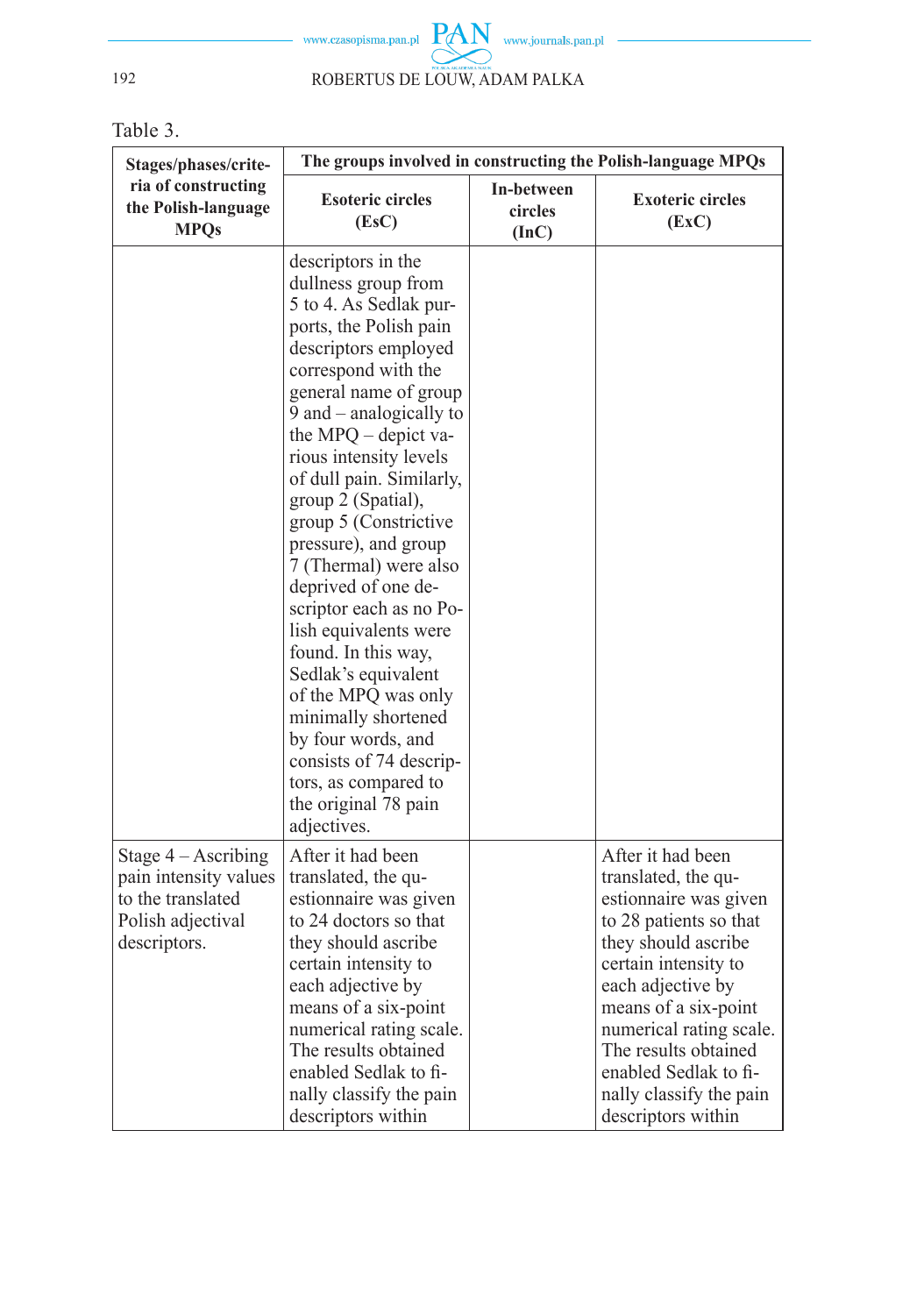

|  | ., | ،r |  |
|--|----|----|--|
|--|----|----|--|

| Stages/phases/crite-                                      | The groups involved in constructing the Polish-language MPQs                                                                                                                                             |                                |                                                                                                                                                                                                          |  |
|-----------------------------------------------------------|----------------------------------------------------------------------------------------------------------------------------------------------------------------------------------------------------------|--------------------------------|----------------------------------------------------------------------------------------------------------------------------------------------------------------------------------------------------------|--|
| ria of constructing<br>the Polish-language<br><b>MPOs</b> | <b>Esoteric circles</b><br>(Esc)                                                                                                                                                                         | In-between<br>circles<br>(InC) | <b>Exoteric circles</b><br>(EXC)                                                                                                                                                                         |  |
|                                                           | each group, accor-<br>ding to the order that<br>was decided by the<br>informants providing<br>the feedback. In this<br>respect, the author<br>patterned himself on<br>Melzack and Torger-<br>son (1971). |                                | each group, accor-<br>ding to the order that<br>was decided by the<br>informants providing<br>the feedback. In this<br>respect, the author<br>patterned himself on<br>Melzack and Torger-<br>son (1971). |  |

In contrast to initial stages of composing the Dutch versions of the MPQ (where all circles seem to be equally involved), the beginning of structuring the Polish version of this questionnaire zeroes in on the role of ExC, with a view to compiling the so-called Polish dictionary of pain. It can be stated, then, that Stage 1 is solely ExC-based. Stages 2 and 3, in turn, rely exclusively on the scholarly expertise of the author and other researchers, in tderms of translating and arranging pain vocabulary. The emphasis is again shifted at Stage 4, where other members of EsC join in (doctors), but additionally patients are asked to perform the same task (intensity value ascription), which means that ExC contributes again at the final stage. It is clear, then, that in the case of Sedlak's questionnaire, its structuring commences and terminates with substantial involvement of ExC.

Presence of EsC and ExC in creating the Dutch- and the Polish-speaking version of the MPQ, even though at different stages and to a differing degree, may still be perceived as similarity. However, there appears to be a significant discrepancy between the ways the Dutch and the Polish MPQ versions were coming into being as it concerns the involvement of InC. One may easily notice that whereas the Dutch scholars had teachers of English, students, or university students involved at certain stages of composing pain questionnaires, their Polish counterparts decided not to engage these groups and only stick to 'extremes' – to consult those who experience pain or have experienced it at some point of their lives (ExC) and those who deal with it professionally (EsC). It may be hypothesised at this point that exploiting the potential of the groups straddling EsC and ExC while building a certain pain questionnaire may improve its efficacy as a diagnostic tool (as is the case with the Dutch-language MPQ versions); it is probable that while critically reassessing the processing underlying the creation of the Polish MPQ, Sedlak implies that rejuvenating it, or perhaps even constructing it anew, should include more variegated 'circles', not only strictly esoteric and exoteric ones.

A conclusion of general nature that seems to suggest itself after analysing the methods of building MPQ-based Dutch- and Polish-language questionnaires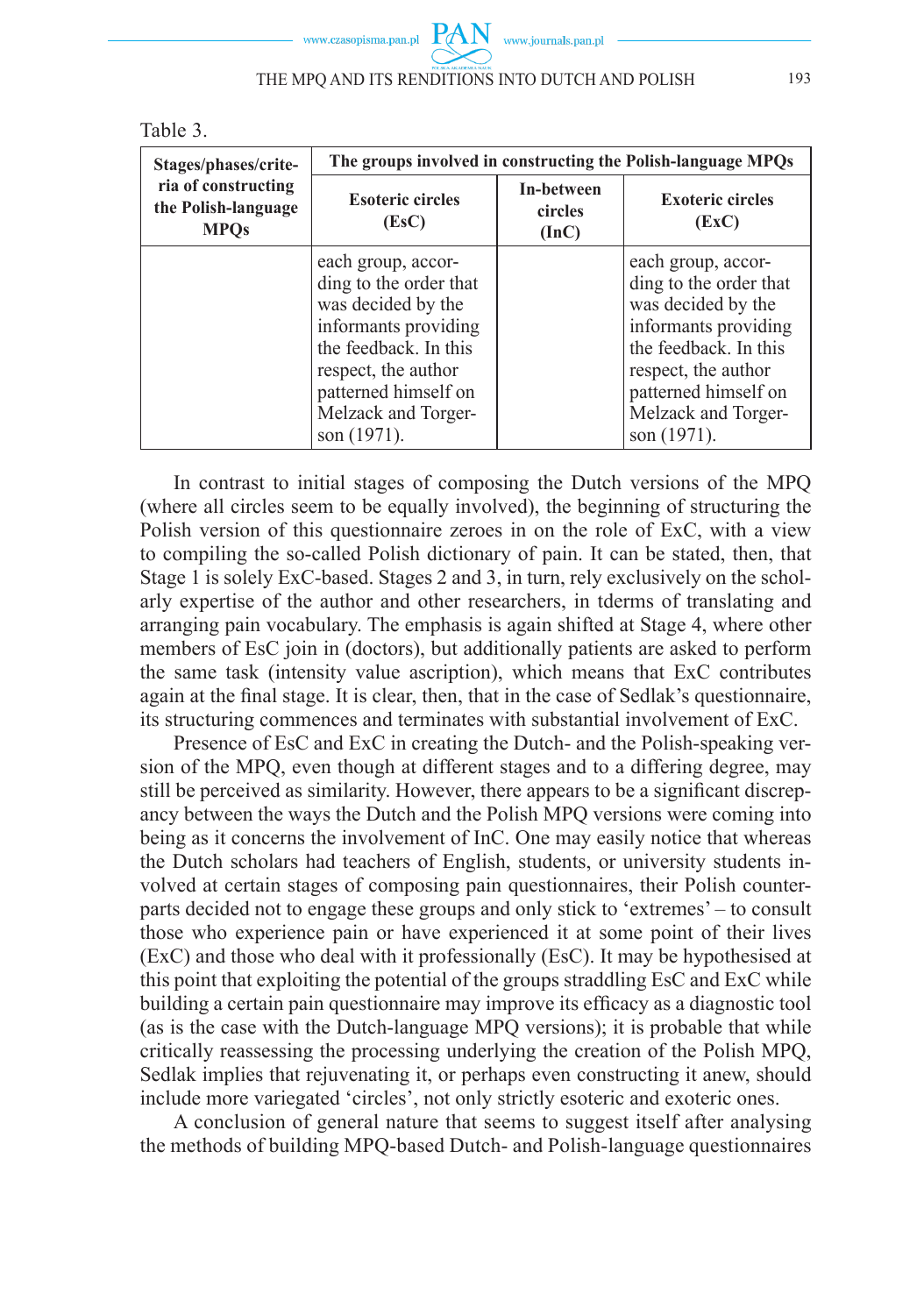is that their final shape is determined by communication and exchange among two broadly understood circles of people – esoteric and exoteric, with the addition of a few more 'in-between' concentric circles. Though the most central role is apparently ascribed to the esoteric circle of experts, it can be noted that all the circles cross-fertilise one another as their members strive for better understanding of pain, especially in diagnostic terms. The above considerations correspond with Fleckian deliberations concerning scientific development:

In addition to the intracollective communication of ideas from the esoteric circle throughout the exoteric circle and the feedback of the ideas, reinforced and collectivized, [there is also] an intercollective exchange … [t]he *change* of thought style [opening up] "new possibilities for discovery [and creation] of new facts. This is the most important epistemological significance of the intercollective communication of thoughts" (chap.4, sec.3). … [T]he esoteric circle of the thought collective of science, with its symmetrical exchange, is democratically dependent upon public opinion from the exoteric circle. ... Discovery in science, whether modification or transformation, and whether of a theory or its thought style, is a complex, socially conditioned product of collective effort. (Trenn and Merton 1979: 162; italics original)

One may, of course, be sceptical about the idea that scientific 'conversation' between medical experts and patients is something bordering on scientific discovery. On the other hand, as Fleck asserts, scientific discovery may also be about modification and thought style (not only focused on transformation and a theory), and thus negotiating and adjusting various ways of describing pain and discoursing about it is, after all, a kind of scientific modification, and a certain thought style crystallises in these processes via (metaphoric) language.

# **5. An overview of the similarities and differences between the selected renditions of the MPQ**

When conducting a one-to-one comparison of the original MPQ with the MPQ-DLV (see Table 4), it is evident that the former underwent considerable changes when rendered into the Dutch-language version: most categories have fewer equivalents and in most cases the equivalents within the same groups are not direct translations of the English adjectives (a cursory glance at Table 4 will suffice to notice this; after all, translations of the Dutch pain descriptors in the fifth column are only given if the word in the MPQ-DLV means something different from the English pain descriptor in the original MPQ). In fact, some of the groups include pain descriptors that have nothing in common with their counterpart in the other version. Group 8 serves as a good example because the English adjectives *tingling*, *itchy*, *smarting* and *stinging* from the original MPQ are *broeiend* (*hot*), *gloeiend* (*glowing, red-hot, boiling hot*) and *verschroeiend* (*scorching, searing*) in the MPQ-DLV.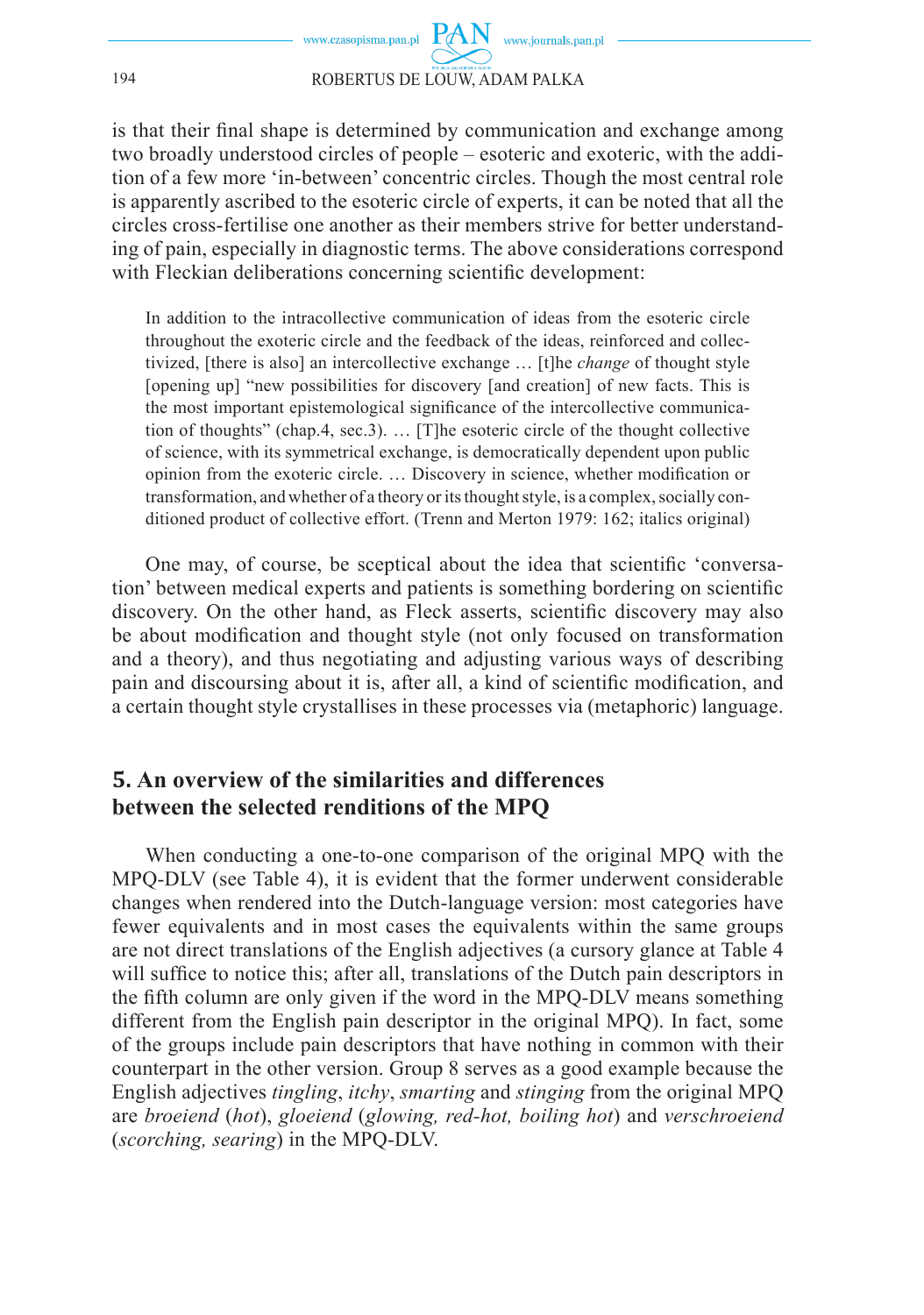Table 4. A one-to-one comparison of the different groups of the MPQ with those of the MPQ-DLV

| <b>MPQ</b>  | group;<br>rank | <b>MPQ-DLV</b> | group;<br>rank | Translations <sup>a</sup> (and comments) |  |
|-------------|----------------|----------------|----------------|------------------------------------------|--|
| flickering  | 1; 1/6         | kloppend       | $1$ ; $1/3$    | beating, knocking, tapping               |  |
| quivering   | 1; 2/6         | bonzend        | 1:2/3          | banging, hammering, pounding             |  |
| pulsing     | 1; 3/6         | barstend       | 1; 3/3         | splitting                                |  |
| throbbing   | 1;4/6          | X              | X              | $\mathbf X$                              |  |
| beating     | 1;5/6          | X              | X              | X                                        |  |
| pounding    | 1;6/6          | $\bar{X}$      | X              | $\mathbf{x}$                             |  |
| jumping     | 2; 1/3         | opflikkerend   | 2; 1/3         | flickering (candle)                      |  |
| flashing    | 2; 2/3         | flitsend       | 2; 2/3         | $\mathbf X$                              |  |
| shooting    | 2; 3/3         | schietend      | 2; 3/3         | $\mathbf X$                              |  |
| pricking    | 3:1/5          | prikkend       | 3; 1/3         | X                                        |  |
| boring      | 3; 2/5         | stekend        | 3; 2/3         | stinging, stabbing                       |  |
| drilling    | 3:3/5          | doorborend     | 3; 3/3         | X                                        |  |
| stabbing    | 3; 4/5         | X              | X              | X                                        |  |
| lancinating | 3; 5/5         | X              | X              | X                                        |  |
| sharp       | $4$ ; $1/3$    | scherp         | 4; 1/3         | X                                        |  |
| cutting     | 4; 2/3         | snijdend       | 4; 2/3         | $\mathbf{x}$                             |  |
| lacerating  | 4; 3/3         | messcherp      | 4; 3/3         | sharp as a knife                         |  |
| pinching    | 5; 1/5         | drukkend       | $5$ ; $1/5$    | oppressive, pushing (down)               |  |
| pressing    | 5:2/5          | knellend       | 5; 2/5         | squeezing, pressing                      |  |
| gnawing     | 5; 3/5         | snoeiend       | 5; 3/5         | pruning, trimming                        |  |
| cramping    | 5; 4/5         | X              | $\mathbf X$    | X                                        |  |
| crushing    | 5; 5/5         | X              | X              | $\mathbf X$                              |  |
| tugging     | $6$ ; $1/3$    | trekkend       | 6; 1/3         | $\mathbf X$                              |  |
| pulling     | 6:2/3          | splijtend      | 6; 2/3         | splitting                                |  |
| wrenching   | 6:3/3          | scheurend      | 6; 3/3         | tearing                                  |  |
| hot         | 7;1/4          | branderig      | 7; 1/4         | burning                                  |  |
| burning     | 7; 2/4         | brandend       | 7:2/4          | (also burning)                           |  |
| scalding    | 7; 3/4         | vlammend       | 7; 3/4         | flaming, burning (pain - searing)        |  |
| searing     | 7;4/4          | X              | X              | $\mathbf X$                              |  |
| tingling    | 8;1/4          | broeiend       | 8; 1/3         | hot                                      |  |
| itchy       | 8; 2/4         | gloeiend       | 8; 2/3         | glowing, red-hot, boiling hot            |  |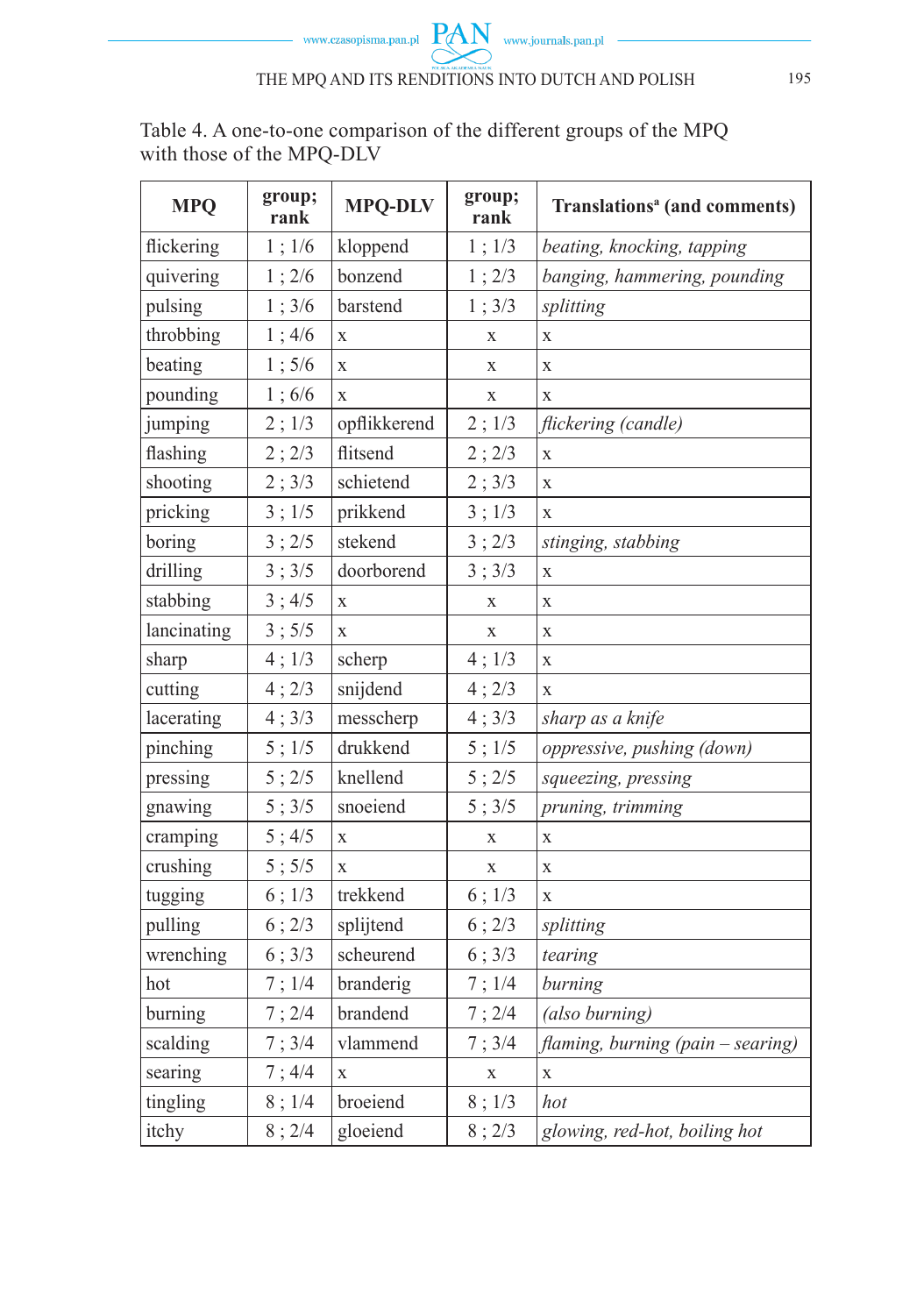

Table 4.

| <b>MPQ</b>  | group;<br>rank | <b>MPQ-DLV</b>     | group;<br>rank | Translations <sup>a</sup> (and comments)     |
|-------------|----------------|--------------------|----------------|----------------------------------------------|
| smarting    | 8; 3/4         | verschro-<br>eiend | 8; 3/3         | scorching / searing                          |
| stinging    | 8; 4/4         | X                  | X              | X                                            |
| dull        | 9; 1/5         | koud               | 9; 1/3         | cold                                         |
| sore        | 9:2/5          | ijskoud            | 9; 2/3         | ice-cold                                     |
| hurting     | 9; 3/5         | vriezend           | 9; 3/3         | freezing                                     |
| aching      | 9; 4/5         | X                  | X              | $\mathbf{X}$                                 |
| heavy       | 9; 5/5         | $\bar{x}$          | X              | $\mathbf{x}$                                 |
| tender      | 10; 1/4        | tintelend          | 10; 1/3        | tingling                                     |
| taut        | 10; 2/4        | jeukend            | 10; 2/3        | itchy                                        |
| rasping     | 10; 3/4        | electrisch         | 10; 3/3        | electric (new spelling rules:<br>elektrisch) |
| splitting   | 10; 4/4        | $\mathbf X$        | X              | X                                            |
| tiring      | 11; 1/2        | stiijf             | 11; 1/3        | stiff, rigid                                 |
| exhausting  | 11; 2/2        | strak              | 11; 2/3        | tight, rigid                                 |
| X           | $\mathbf X$    | krampend           | 11; 3/3        | 'cramping'                                   |
| sickening   | 12; 1/2        | zeurend            | 12; 1/3        | nagging                                      |
| suffocating | 12; 2/2        | knagend            | 12; 2/3        | gnawing                                      |
| X           | X              | hardnekking        | 12; 2/3        | persistent                                   |
| fearful     | 13; 1/3        | vermoeiend         | 13; 1/3        | $\mathbf X$                                  |
| frightful   | 13; 2/3        | uitputtend         | 13; 3/3        | wear down                                    |
| terrifying  | 13; 3/3        | afmattend          | 13; 2/3        | X                                            |
| punishing   | 14; 1/5        | chagrijning        | 14; 1/3        | miserable, grouchy                           |
| gruelling   | 14; 2/5        | deprimerend        | 14:2/3         | depressing, disheartening                    |
| cruel       | 14; 3/5        | ziekmakend         | 14; 3/3        | nauseating, sickening                        |
| vicious     | 14; 4/5        | X                  | $\mathbf X$    | X                                            |
| killing     | 14; 5/5        | X                  | X              | X                                            |
| wretched    | 15; 1/2        | gespannen          | 15; 1/3        | tense, taut, nervous                         |
| blinding    | 15; 2/2        | benauwend          | 15; 2/3        | upsetting, scary                             |
| X           | $\mathbf X$    | verstikkend        | 15; 3/3        | suffocating, choking, smothering             |
| annoying    | $16$ ; $1/5$   | verontru-<br>stend | $16$ ; $1/3$   | alarming, worrying, disturbing               |
| troublesome | 16; 2/5        | beangstigend       | 16; 2/3        | frightening, alarming                        |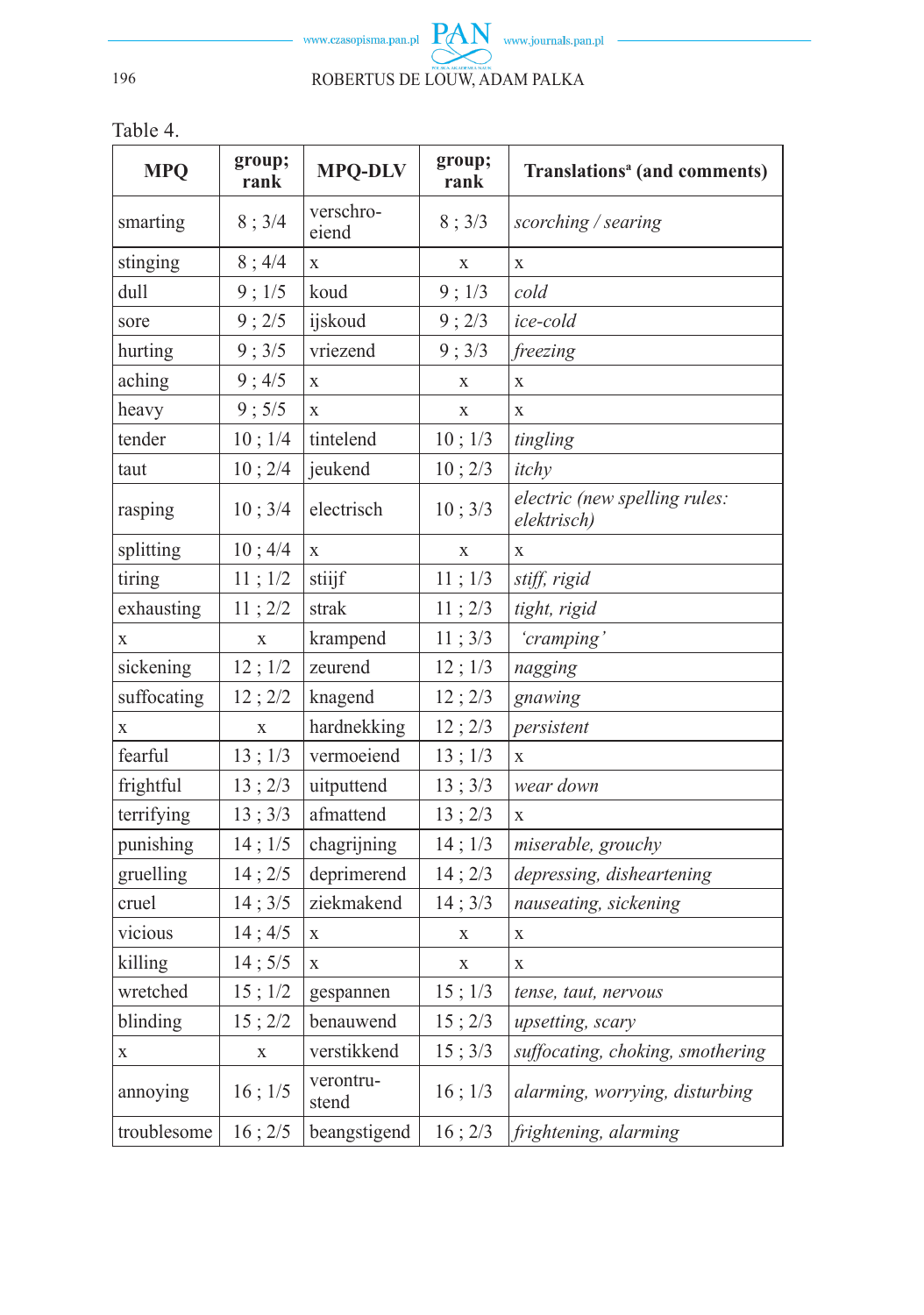Table 4.

| <b>MPQ</b>  | group;<br>rank | <b>MPQ-DLV</b>      | group;<br>rank | Translations <sup>a</sup> (and comments)  |
|-------------|----------------|---------------------|----------------|-------------------------------------------|
| miserable   | 16; 3/5        | angstaanja-<br>gend | 16; 3/3        | terrifying, frightening                   |
| intense     | 16; 4/5        | X                   | X              | X                                         |
| unbearable  | $16$ ; $5/5$   | $\mathbf{X}$        | X              | X                                         |
| spreading   | 17; 1/4        | treiterend          | 17; 1/3        | tormenting                                |
| radiating   | 17:2/4         | kwellend            | 17; 2/3        | tormenting, agonizing, torturing          |
| penetrating | 17:3/4         | martelend           | 17; 3/3        | torturing                                 |
| piercing    | 17; 4/4        | $\mathbf x$         | X              | X                                         |
| tight       | 18; 1/5        | licht               | 18; 1/4        | light                                     |
| numb        | 18; 2/5        | matig               | 18; 2/4        | mediocre                                  |
| drawing     | 18; 3/5        | erg                 | 18; 3/4        | bad(ly)                                   |
| squeezing   | 18; 4/5        | enorm               | 18; 4/4        | enormous(ly)                              |
| tearing     | 18; 5/5        | X                   | X              | X                                         |
| cool        | 19; 1/3        | draaglijk           | 19;1/4         | bearable                                  |
| cold        | 19; 2/3        | hinderlijk          | 19; 2/4        | annoying, irritating, unpleasant          |
| freezing    | 19; 3/3        | ontzettend          | 19; 3/4        | immense, tremendous                       |
| X           | X              | onhoudbaar          | 19; 4/4        | unbearable, intolerable, unstop-<br>pable |
| nagging     | 20; 1/5        | vervelend           | 20; 1/4        | boring, dull, annoying, tedious           |
| nauseating  | 20; 2/5        | ellendig            | 20; 2/4        | awful, dreadful, wretched, mise-<br>rable |
| agonizing   | 20; 3/5        | vreselijk           | 20; 3/4        | terrible                                  |
| dreadful    | 20; 4/5        | afgrijselijk        | 20; 4/4        | horrible, atrocious, ghastly              |
| torturing   | 20; 5/5        | X                   | X              | X                                         |

<sup>a</sup> Translations are only given if the word in the Dutch-language version (MPQ-DLV) means something different from the English pain descriptor in the original MPQ.

Other idiosyncrasies include the use of compound adjectives in the MPQ-DLV (for instance in group 4 – *messcherp*, which means *sharp as a knife*, as an equivalent of *lacerating*), nuanced differences in the strength of some pain descriptors<sup>5</sup> (*branderig* and *brandend*, both meaning *burning*, in group 7) as well

<sup>&</sup>lt;sup>5</sup> What the two versions do seem to have in common, however, is that at least to some extent they both follow the adopted 'rule' that the pain descriptors are ordered from weak(er) to strong(er).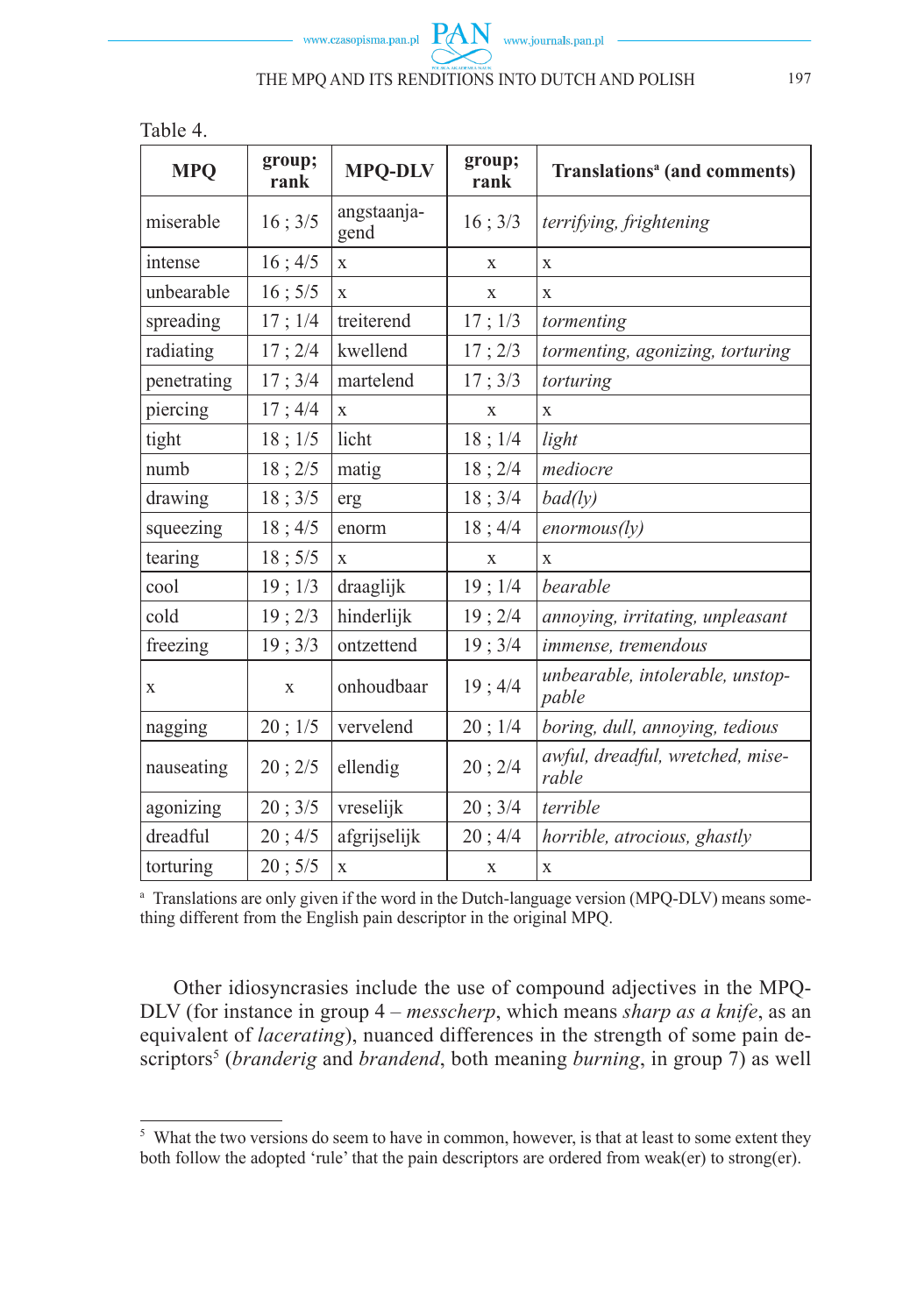

as the use of the Dutch *bonzend* (ranked second in group 1), which, as a direct equivalent of *quivering* in the original MPQ, can mean, among others, *pounding*, which happens to be the sixth, and highest-ranked, pain descriptor in the same group in the MPQ.

Finally, Table 4 shows clearly that some of the pain descriptors do overlap but not within the same group or category (for instance *gnawing*, which is ranked third out of five in group 5 of the MPO, and *knagend*, which is ranked second out of three in group 12 of the MPQ-DLV), so to better understand to what extent the authors of the MPO-DLV altered the original MPO by adapting rather than translating it, it seems worthwhile to also juxtapose the pain descriptors by meaning (see Table 5) instead of only by groups, as was done in Table 4.

| <b>MPQ</b>  | group;<br>rank | <b>MPQ-DLV</b> | group;<br>rank | <b>Translations</b><br>(and comments)           |
|-------------|----------------|----------------|----------------|-------------------------------------------------|
| flickering  | 1; 1/6         | kloppend       | 1; 1/3         | beating, knocking, tapping                      |
| quivering   | 1; 2/6         | bonzend        | 1; 2/3         | banging, hammering,<br>pounding                 |
| pulsing     | 1; 3/6         | barstend       | 1; 3/3         | splitting                                       |
| throbbing   | 1; 4/6         | X              | X              | $\mathbf X$                                     |
| beating     | 1;5/6          | X              | X              | X                                               |
| pounding    | 1;6/6          | X              | X              | X                                               |
| jumping     | 2; 1/3         | opflikkerend   | 2; 1/3         | flickering (candle)                             |
| flashing    | 2; 2/3         | flitsend       | 2; 2/3         | $\mathbf x$                                     |
| shooting    | 2; 3/3         | schietend      | 2; 3/3         | X                                               |
| pricking    | 3; 1/5         | prikkend       | 3; 1/3         | X                                               |
| boring      | 3; 2/5         | stekend        | 3; 2/3         | stinging, stabbing                              |
| drilling    | 3; 3/5         | doorborend     | 3; 3/3         | $\mathbf x$                                     |
| stabbing    | 3; 4/5         | $\mathbf x$    | X              | X                                               |
| lancinating | 3; 5/5         | X              | X              | X                                               |
| sharp       | 4; 1/3         | scherp         | 4; 1/3         | X                                               |
| cutting     | 4;2/3          | snijdend       | 4;2/3          | X                                               |
| lacerating  | 4; 3/3         | messcherp      | 4; 3/3         | sharp as a knife                                |
| pinching    | 5; 1/5         | drukkend       | 5; 1/5         | heavy/burdensome,<br>oppressive, pushing (down) |
| pressing    | 5; 2/5         | knellend       | 5; 2/5         | squeezing, pressing,<br>opressive               |

Table 5. The original MPQ and the MPQ-DLV – selected pain descriptors as matched according to meaning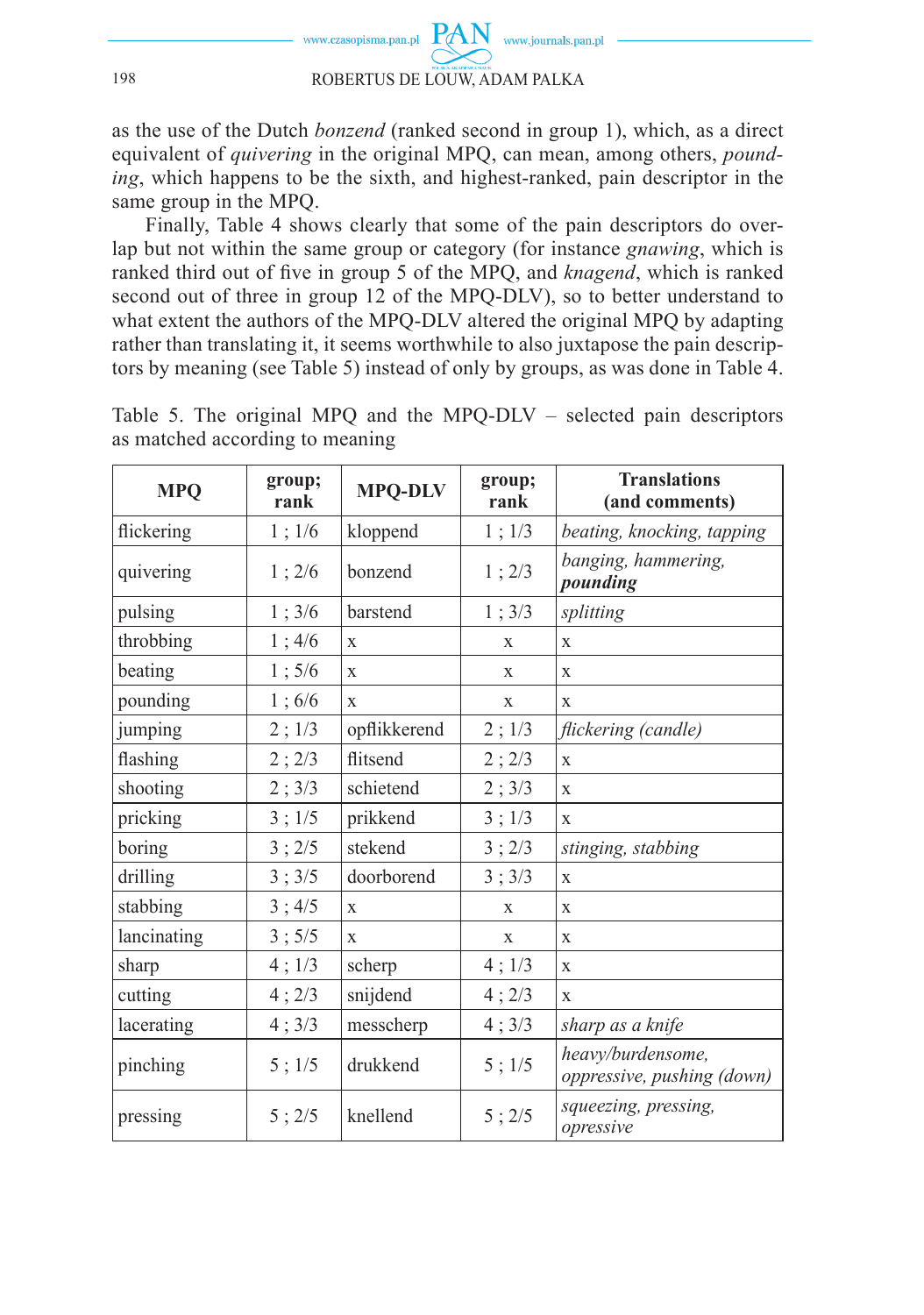

Table 5.

| <b>MPQ</b>  | group;<br>rank | <b>MPQ-DLV</b>      | group;<br>rank | <b>Translations</b><br>(and comments)        |
|-------------|----------------|---------------------|----------------|----------------------------------------------|
| gnawing     | 5; 3/5         | knagend             | 12; 2/3        | $\mathbf X$                                  |
| cramping    | 5; 4/5         | X                   | $\mathbf X$    | $\mathbf x$                                  |
| crushing    | 5; 5/5         | $\bar{X}$           | $\mathbf{x}$   | $\mathbf X$                                  |
| tugging     | 6; 1/3         | trekkend            | $6$ ; $1/3$    | $\mathbf X$                                  |
| pulling     | 6; 2/3         | $\bar{X}$           | $\mathbf X$    | $\mathbf X$                                  |
| wrenching   | 6; 3/3         | X                   | $\mathbf X$    | $\mathbf X$                                  |
| searing     | 7;4/4          | X                   | $\mathbf x$    | $\mathbf X$                                  |
| tingling    | 8;1/4          | tintelend           | 10; 1/3        | $\mathbf X$                                  |
| itchy       | 8; 2/4         | jeukend             | 10; 2/3        | $\mathbf X$                                  |
| smarting    | 8; 3/4         | electrisch          | 10; 3/3        | electric (new spelling rules:<br>elektrisch) |
| stinging    | 8; 4/4         | $\mathbf X$         | X              | $\mathbf X$                                  |
| dull        | 9:1/5          | X                   | X              | $\mathbf X$                                  |
| sore        | 9:2/5          | X                   | X              | $\mathbf X$                                  |
| hurting     | 9; 3/5         | X                   | $\mathbf X$    | $\mathbf X$                                  |
| aching      | 9; 4/5         | X                   | $\mathbf X$    | $\mathbf X$                                  |
| heavy       | 9; 5/5         | $\mathbf X$         | X              | $\mathbf X$                                  |
| tender      | 10; 1/4        | X                   | X              | $\mathbf X$                                  |
| taut        | 10; 2/4        | gespannen           | 15; 1/3        | $\mathbf X$                                  |
| rasping     | 10; 3/4        | $\mathbf X$         | $\mathbf X$    | $\mathbf X$                                  |
| splitting   | 10; 4/4        | splijtend           | 6:2/3          | $\mathbf X$                                  |
| tiring      | 11; 1/2        | vermoeiend          | 13; 1/3        | $\mathbf X$                                  |
| exhausting  | 11; 2/2        | afmattend           | 13; 2/3        | $\mathbf X$                                  |
| X           | X              | uitputtend          | 13; 3/3        | $\mathbf X$                                  |
| sickening   | 12; 1/2        | ziekmakend          | 14; 3/3        | $\mathbf X$                                  |
| suffocating | 12; 2/2        | verstikkend         | 15 ; 3/3       | X                                            |
| fearful     | 13; 1/3        | verontrustend       | 16; 1/3        | alarming, worrying,<br>disturbing            |
| frightful   | 13; 2/3        | beangstigend        | 16; 2/3        | frightening, alarming                        |
| terrifying  | 13; 3/3        | angstaanja-<br>gend | 16; 3/3        | terrifying, frightening                      |
| punishing   | 14; 1/5        | $\mathbf X$         | X              | X                                            |
| gruelling   | 14; 2/5        | $\mathbf X$         | $\mathbf X$    | $\mathbf X$                                  |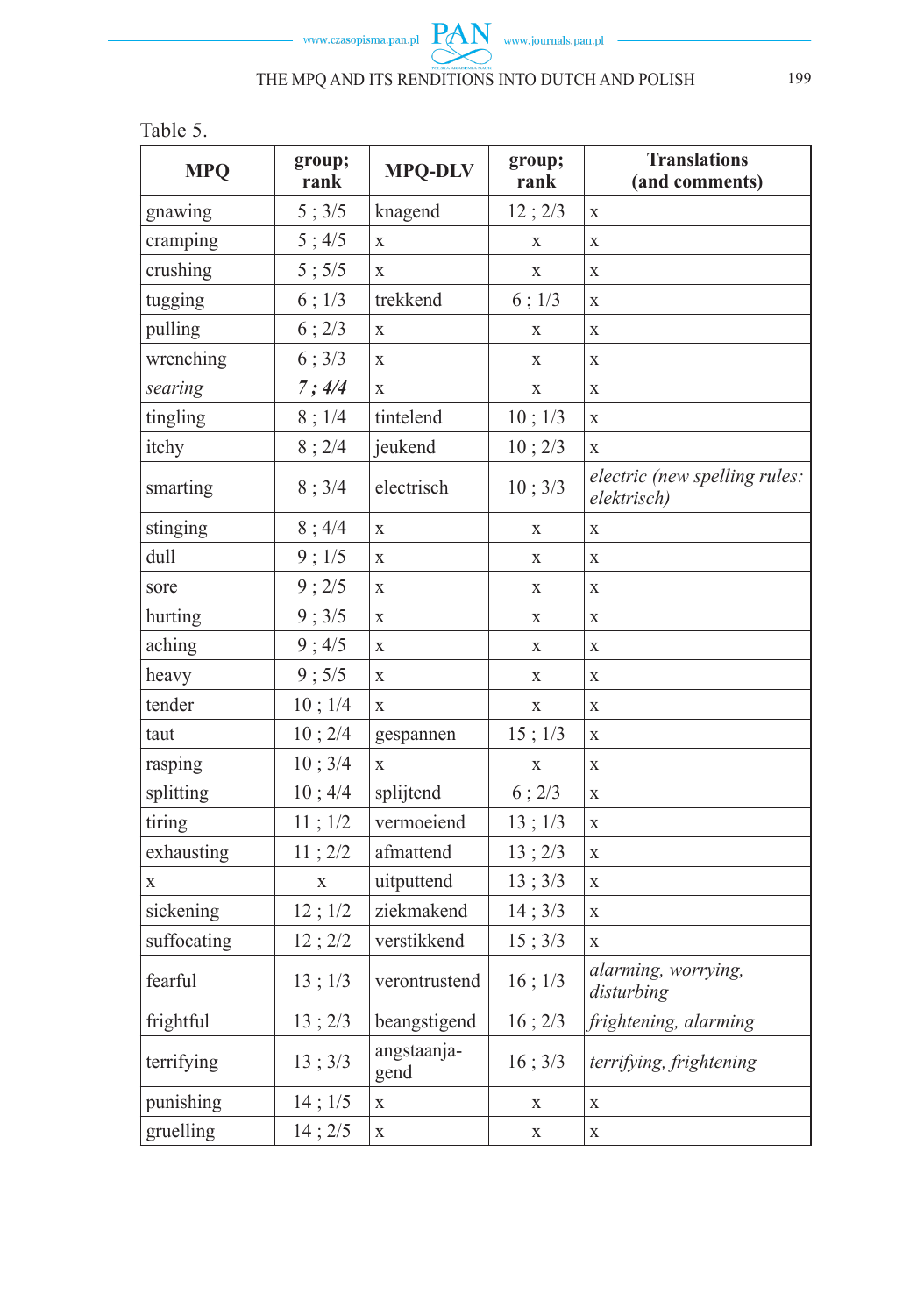

Table 5.

| <b>MPQ</b>  | group;<br>rank | group;<br><b>MPQ-DLV</b><br>rank |             | <b>Translations</b><br>(and comments)   |
|-------------|----------------|----------------------------------|-------------|-----------------------------------------|
| cruel       | 14; 3/5        | X<br>X                           |             | X                                       |
| vicious     | 14; 4/5        | $\mathbf X$                      | $\mathbf X$ | X                                       |
| killing     | 14; 5/5        | X                                | X           | X                                       |
| wretched    | $15$ ; $1/2$   | ellendig                         | 20; 2/4     | awful, dreadful, wretched,<br>miserable |
| blinding    | 15; 2/2        | X                                | X           | X                                       |
| annoying    | 16; 1/5        | $\mathbf X$                      | X           | X                                       |
| troublesome | 16; 2/5        | $\mathbf X$                      | $\mathbf X$ | X                                       |
| miserable   | 16; 3/5        | X                                | X           | X                                       |
| intense     | 16; 4/5        | $\mathbf X$                      | $\mathbf X$ | X                                       |
| unbearable  | 16; 5/5        | onhoudbaar                       | 19; 4/4     | X                                       |
| spreading   | 17; 1/4        | $\mathbf X$                      | X           | X                                       |
| radiating   | 17; 2/4        | $\mathbf X$                      | X           | X                                       |
| penetrating | 17; 3/4        | $\bar{X}$                        | X           | X                                       |
| piercing    | 17; 4/4        | X                                | $\mathbf X$ | X                                       |
| tight       | 18; 1/5        | X                                | X           | X                                       |
| numb        | 18; 2/5        | $\mathbf X$                      | X           | X                                       |
| drawing     | 18; 3/5        | $\mathbf X$                      | X           | X                                       |
| squeezing   | 18; 4/5        | $\mathbf{x}$                     | $\mathbf X$ | X                                       |
| tearing     | 18; 5/5        | scheurend                        | 6; 3/3      | $\mathbf{x}$                            |
| cool        | 19; 1/3        | koud                             | 9; 1/3      | cold                                    |
| cold        | 19:2/3         | ijskoud                          | 9:2/3       | ice-cold                                |
| freezing    | 19:3/3         | vriezend                         | 9:3/3       | X                                       |
| nagging     | 20; 1/5        | zeurend                          | 12; 1/3     | X                                       |
| nauseating  | 20; 2/5        | ziekmakend                       | 14; 3/3     | X                                       |
| agonizing   | 20; 3/5        | $\mathbf{X}$                     | $\mathbf X$ | X                                       |
| dreadful    | 20; 4/5        | $\mathbf{x}$                     | X           | $\mathbf x$                             |
| torturing   | 20; 5/5        | martelend                        | 17; 3/3     | $\mathbf X$                             |

One of the palpable differences between the MPQ and the MPQ-DLV is that many of the English pain descriptors are nowhere to be found in the Dutch-language version, not even in other categories/groups. There are, however, a number of notable exceptions, as was mentioned above. Apart from *gnawing* and *knagend*, these also include, among others, *tingling* (group 8, rank 1 out of 4 in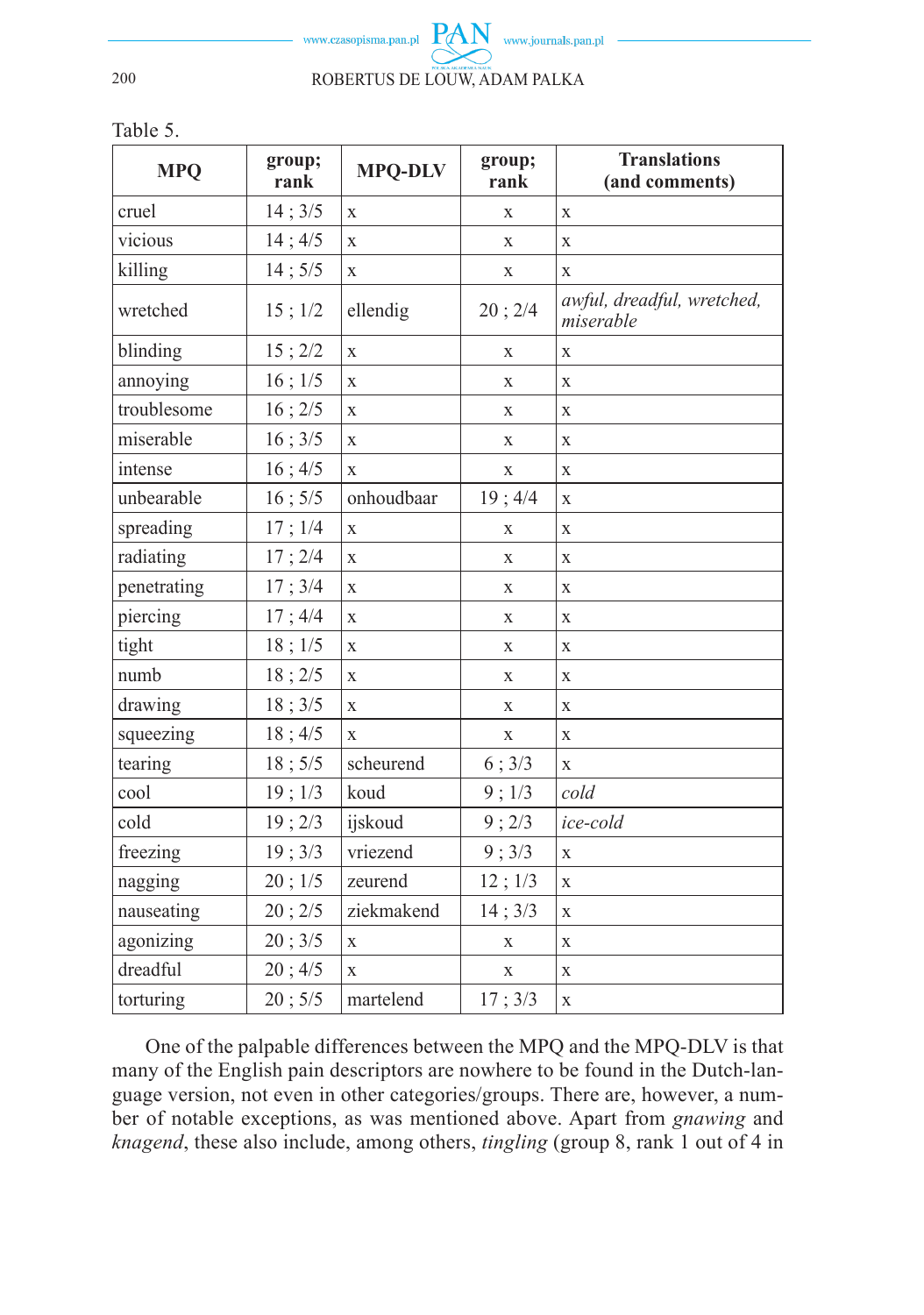the MPQ) vs. *tintelend* (group 10, rank 1 out of 3 in the MPQ-DLV), *taut* (10; 2/4) vs. *gespannen* (15; 1/3), *splitting* (10; 4/4) vs. *splijtend* (6; 2/3), *tiring* (11; 1/2) vs. *vermoeiend* (13; 1/3), *wretched* (15; 1/2) vs. *ellendig* (20; 2/4), *unbearable* (16; 5/5) vs. *onhoudbaar* (19; 4/4), and *tearing* (18; 5/5) vs. *scheurend* (6; 3/3).

Interestingly, even when the pain descriptors are regrouped, they do seem to be ranked similarly, if not the same, in the two language versions. Except for the aforementioned examples, *nagging* (20; 1/5) vs. *zeurend* (12; 1/3) and *torturing* (20; 5/5) vs. *martelend* (17; 2/3) also illustrate this point well.

Another observation that can be made when scrutinizing Tables 4 and 5 is that even if some categories/groups include one pain descriptor that is identical in both language versions, they are then supplemented with other adjectives describing pain. For instance, group 6 in the MPQ-DLV comprises the Dutch equivalent of the first-ranked *tugging* (6; 1/3), namely *trekkend* (also 6; 1/3) but also *splijtend* (6; 2/3) and *scheurend* (6; 3/3), the last two of which are respectively *splitting* (10; 4/4) and *tearing* (18; 5/5) in the original MPQ.

Furthermore, there are other nuanced differences in groups which are apparent equivalents, albeit in a different category numerically. To illustrate, group 13 from the original MPQ and group 16 of the MPQ-DLV seem to cover the same category of metaphors referring to fear. However, there is little variation between the adjectives, even more so when looking at the (back-)translations of the Dutch pain descriptors (see Table 6).

| <b>MPQ</b> | group;<br>rank | <b>MPQ-DLV</b>      | group;<br>rank   | <b>Translations</b>               |
|------------|----------------|---------------------|------------------|-----------------------------------|
| fearful    | 13; 1/3        | verontrustend       | $16$ ; $1/3$     | alarming, worrying,<br>disturbing |
| frightful  | 13; 2/3        | beangstigend        | 16:2/3           | frightening, alarming             |
| terrifying | 13:3/3         | angstaanja-<br>gend | $16 \; ; \; 3/3$ | terrifying, frightening           |

Table 6. Pain descriptors relating to fear in the MPQ and the MPQ-DLV

Finally, group 8 of the MPQ-DLV could readily be either an extension of group 7 (rather than a separate group) or, better so, a direct equivalent of group 7 from the original MPQ (see Table 7).

As stated before, Sedlak's (Polish-language) version of the MPQ is an attempt at an accurate rendition of the MPQ (see Table 8). The author is anxious to preserve both the structure of the original and its lexical content (in terms of semantic and metaphoric import). Therefore he adheres to the original 3 categories and 20 groups within which, with very few exceptions, he places the same number of Polish pain descriptors as it is the case in the MPQ. It is only with reference to group 9, which describes dullness of pain, that Sedlak resolves not to translate it as – according to the author – there exists an incongruity between the group name and the dictionary meaning of the pain adjectives. For this reason,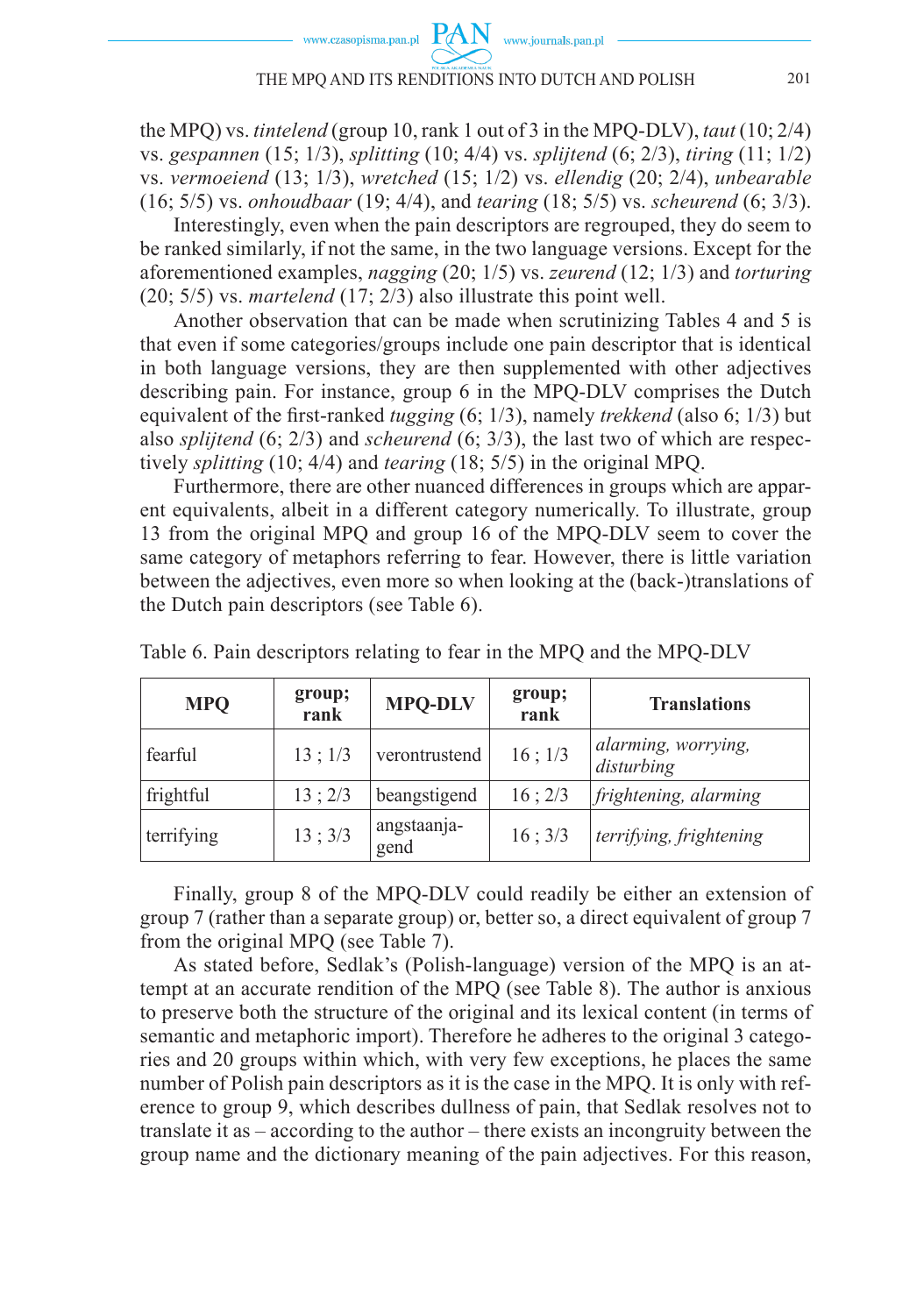

he replaces 3 English adjectives with words taken from the Polish Dictionary of Pain (compiled by a group of chronic pain patients and healthy people), thus reducing the number of pain descriptors in the dullness group from 5 to 4. As Sedlak purports, the Polish pain descriptors employed correspond with the general name of group 9 and – analogically to the MPQ – depict various intensity levels of dull pain. Similarly, group 2 (Spatial), group 5 (Constrictive pressure), and group 7 (Thermal) were also deprived of one descriptor each as no Polish equivalents were found. In this way, Sedlak's equivalent of the MPQ was only minimally shortened by four words, and consists of 74 descriptors, as compared to the original 78 pain adjectives.

| <b>EN</b>         | group;<br>rank | NL                           | group;<br>rank | translation                                                              | alternative<br>(better equ-<br>ivalent?) | rank  | $ $ group; $ $ <sub>translation</sub>  |
|-------------------|----------------|------------------------------|----------------|--------------------------------------------------------------------------|------------------------------------------|-------|----------------------------------------|
| hot               | 7:1/4          | branderig                    | 7:1/4          | burning                                                                  | broeiend                                 | 8:1/3 | hot                                    |
| burning           |                | 7 : 2/4   brandend   7 : 2/4 |                | burning                                                                  | gloeiend                                 | 8:2/3 | glowing,<br>red-hot,<br>boiling<br>hot |
| scalding $ 7;3/4$ |                | vlam-<br>mend                |                | ablaze,<br>$1_7$ ; 3/4   <i>flaming</i> ,<br>burning (pain<br>- searing) | verschro-<br>eiend                       | 8:3/3 | scorching<br>/searing                  |

Table 7. Group 7 from the MPQ versus groups 7 and 8 from the MPQ-DLV

Table 8. A comparison of the original MPQ and the Polish MPQ

| <b>MPQ</b> | group; rank | group; rank | <b>MPQ</b><br>- Polish version |
|------------|-------------|-------------|--------------------------------|
| flickering | 1; 1/6      | 1; 1/6      | migocący                       |
| quivering  | 1; 2/6      | 1; 2/6      | drgający                       |
| pulsing    | 1; 3/6      | 1; 3/6      | pulsujący                      |
| throbbing  | 1;4/6       | 1; 4/6      | tętniący                       |
| beating    | 1;5/6       | 1;5/6       | uderzający                     |
| pounding   | 1;6/6       | 1;6/6       | łomoczący                      |
| jumping    | 2; 1/3      | 2; 1/2      | przenikający                   |
| flashing   | 2; 2/3      | X           | X                              |
| shooting   | 2; 3/3      | 2; 2/2      | przeszywający                  |
| pricking   | 3:1/5       | 3:1/5       | kolący                         |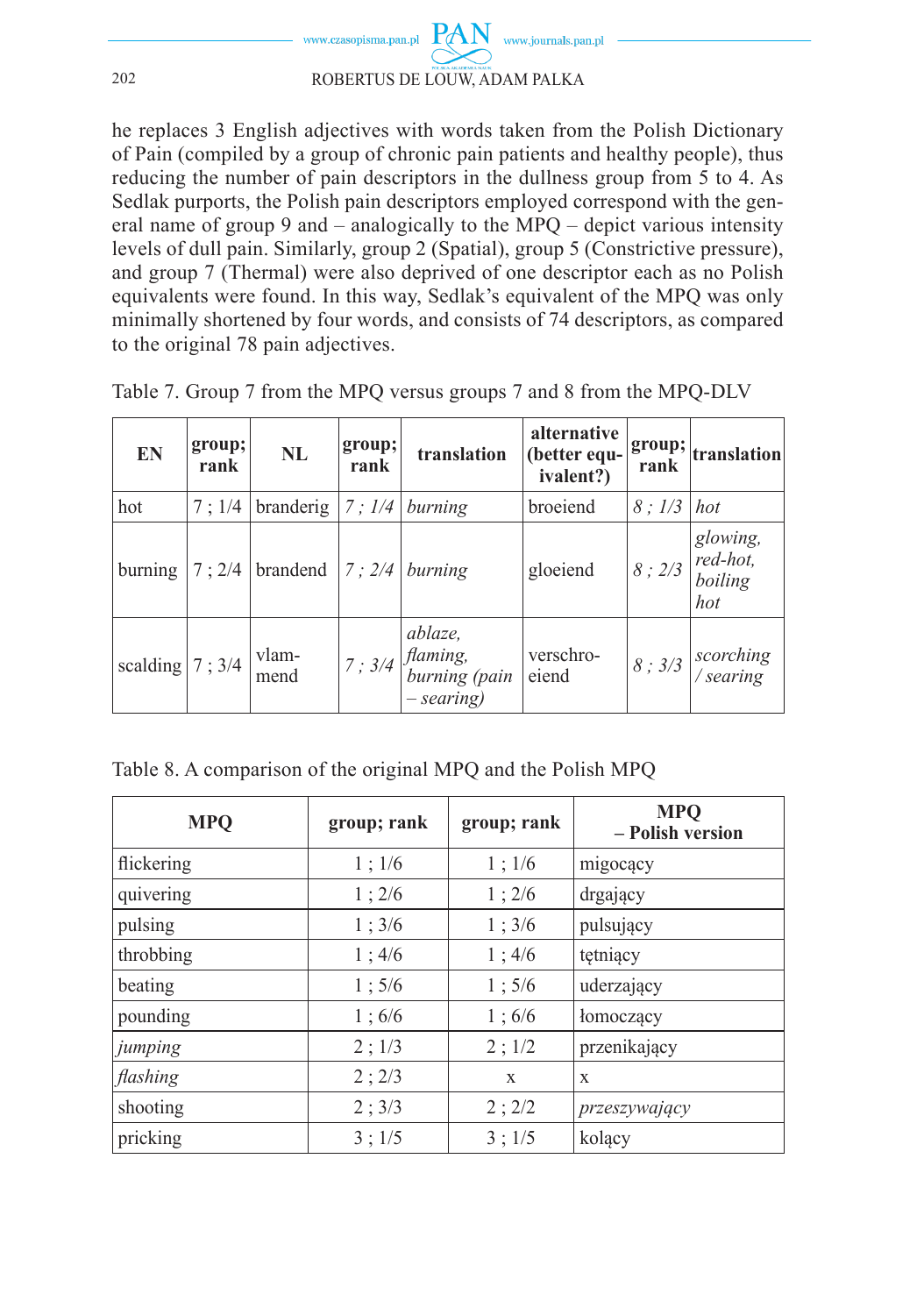

Table 8.

| <b>MPQ</b>  | group; rank | group; rank | <b>MPQ</b><br>- Polish version |
|-------------|-------------|-------------|--------------------------------|
| boring      | 3; 2/5      | 3; 2/5      | kłujący                        |
| drilling    | 3; 3/5      | 3; 3/5      | drążący                        |
| stabbing    | 3; 4/5      | 3; 4/5      | dźgający                       |
| lancinating | 3; 5/5      | 3; 5/5      | świdrujący                     |
| sharp       | 4; 1/3      | 4; 1/3      | wrzynający się                 |
| cutting     | 4;2/3       | 4;2/3       | tnący                          |
| lacerating  | 4; 3/3      | 4; 3/3      | rozcinający                    |
| pinching    | $5$ ; $1/5$ | $\mathbf X$ | $\mathbf X$                    |
| pressing    | 5; 2/5      | 5; 1/4      | uciskający                     |
| gnawing     | 5; 3/5      | 5; 2/4      | ściskający                     |
| cramping    | 5; 4/5      | 5; 3/4      | zgniatający                    |
| crushing    | 5; 5/5      | 5; 4/4      | miażdżący                      |
| tugging     | 6; 1/3      | 6; 1/3      | rozciągający                   |
| pulling     | 6; 2/3      | 6; 2/3      | rozrywający                    |
| wrenching   | 6; 3/3      | 6; 3/3      | rozdzierający                  |
| hot         | 7; 1/4      | 7; 1/3      | gorący                         |
| burning     | 7:2/4       | 7:2/3       | parzący                        |
| scalding    | 7; 3/4      | 7; 3/3      | palący                         |
| searing     | 7;4/4       | $\mathbf X$ | $\mathbf X$                    |
| tingling    | 8; 1/4      | 8;1/4       | mrowiący                       |
| itchy       | 8; 2/4      | 8; 2/4      | swędzący                       |
| smarting    | 8; 3/4      | 8; 3/4      | szczypiący                     |
| stinging    | 8; 4/4      | 8; 4/4      | piekący                        |
| dull        | $9$ ; $1/5$ | 9; 1/5      | przyćmiony                     |
| sore        | 9:2/5       | 9:2/5       | przytłumiony                   |
| hurting     | 9; 3/5      | 9; 3/5      | przytępiony                    |
| aching      | 9; 4/5      | 9; 4/5      | tępy                           |
| heavy       | 9; 5/5      | $\mathbf X$ | X                              |
| tender      | 10; 1/4     | 10; 1/4     | spinający                      |
| taut        | 10; 2/4     | 10; 2/4     | łamiący                        |
| rasping     | 10; 3/4     | 10; 3/4     | piłujący                       |
| splitting   | 10; 4/4     | 10; 4/4     | rozłupujący                    |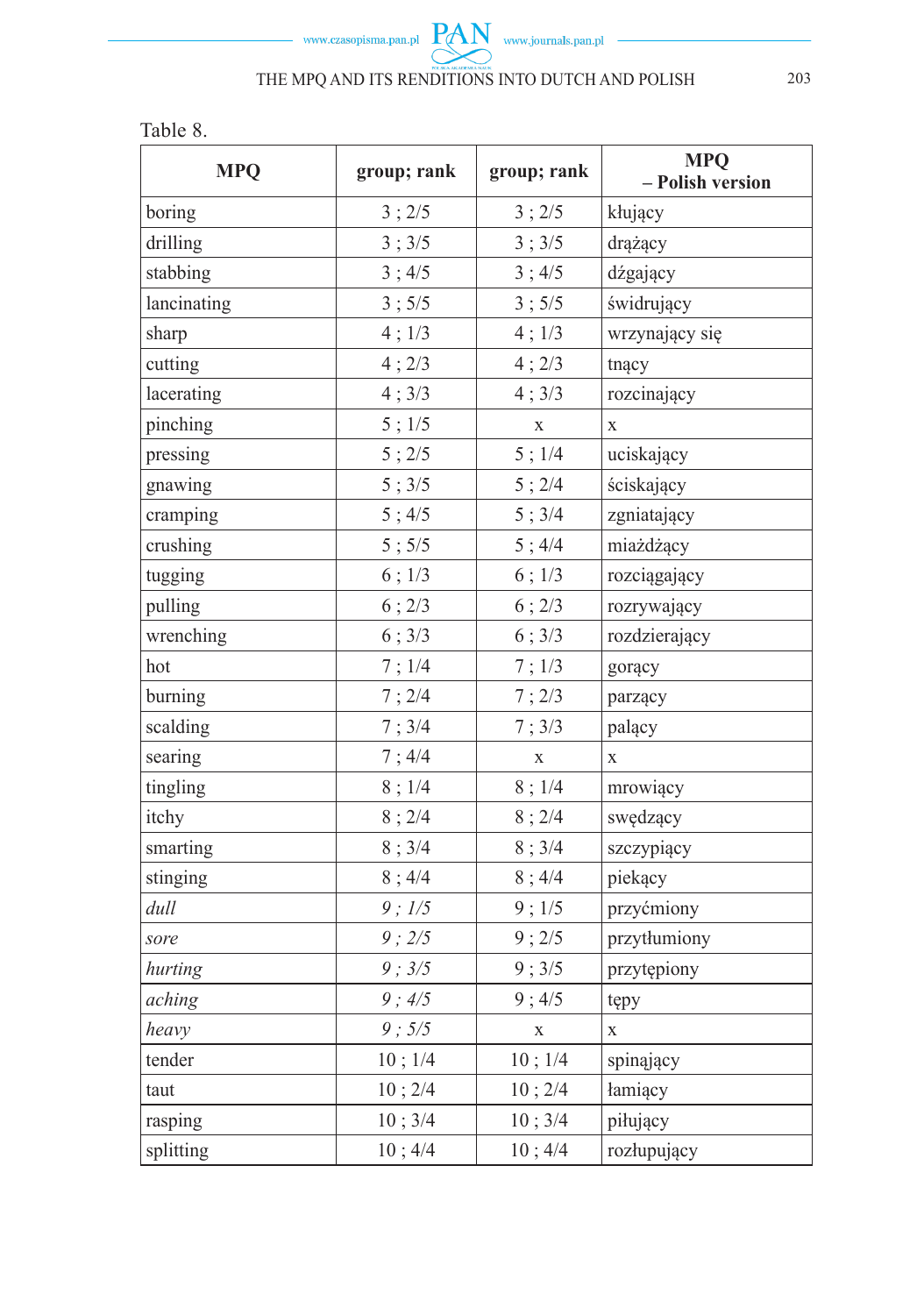

Table 8.

| <b>MPQ</b>  | group; rank  | group; rank  | <b>MPQ</b><br>- Polish version |
|-------------|--------------|--------------|--------------------------------|
| tiring      | 11; 1/2      | 11; 1/2      | nużący                         |
| exhausting  | 11; 2/2      | 11; 2/2      | męczący                        |
| sickening   | 12; 1/2      | 12; 1/2      | mdlący                         |
| suffocating | 12; 2/2      | 12; 2/2      | duszący                        |
| fearful     | 13; 1/3      | 13; 1/3      | straszny                       |
| frightful   | 13; 2/3      | 13; 2/3      | niesamowity                    |
| terrifying  | 13; 3/3      | 13; 3/3      | przerażający*                  |
| punishing   | $14$ ; $1/5$ | $14$ ; $1/5$ | nękający                       |
| gruelling   | 14:2/5       | 14; 2/5      | dręczący                       |
| cruel       | 14; 3/5      | 14; 3/5      | maltretujący                   |
| vicious     | 14; 4/5      | 14; 4/5      | okrutny                        |
| killing     | 14; 5/5      | 14; 5/5      | zabójczy                       |
| wretched    | $15$ ; $1/2$ | 15; 2/2      | przerażający*                  |
| blinding    | 15; 2/2      | 15; 1/2      | oślepiający                    |
| annoying    | $16$ ; $1/5$ | $16$ ; $1/5$ | nieprzyjemny                   |
| troublesome | 16; 2/5      | 16; 2/5      | przykry                        |
| miserable   | 16; 3/5      | 16; 3/5      | uciążliwy                      |
| intense     | 16; 4/5      | 16; 4/5      | okropny                        |
| unbearable  | 16; 5/5      | $16$ ; $5/5$ | nie do zniesienia              |
| spreading   | 17; 1/4      | 17; 1/4      | rozszerzający się              |
| radiating   | 17; 2/4      | 17; 2/4      | promieniujący                  |
| penetrating | 17; 3/4      | 17; 3/4      | wciskający się                 |
| piercing    | 17; 4/4      | 17; 4/4      | wdzierający się                |
| tight       | 18; 1/5      | 18; 1/5      | napinający                     |
| numb        | 18; 2/5      | 18; 2/5      | ciągnący                       |
| drawing     | 18; 3/5      | 18; 3/5      | odrętwiający                   |
| squeezing   | 18; 4/5      | 18; 4/5      | zaciskający                    |
| tearing     | 18; 5/5      | 18; 5/5      | szarpiący                      |
| cool        | 19; 1/3      | 19; 1/3      | chłodny                        |
| cold        | 19; 2/3      | 19; 2/3      | zimny                          |
| freezing    | 19; 3/3      | 19; 3/3      | lodowaty                       |
| nagging     | 20; 1/5      | 20; 1/5      | dokuczliwy                     |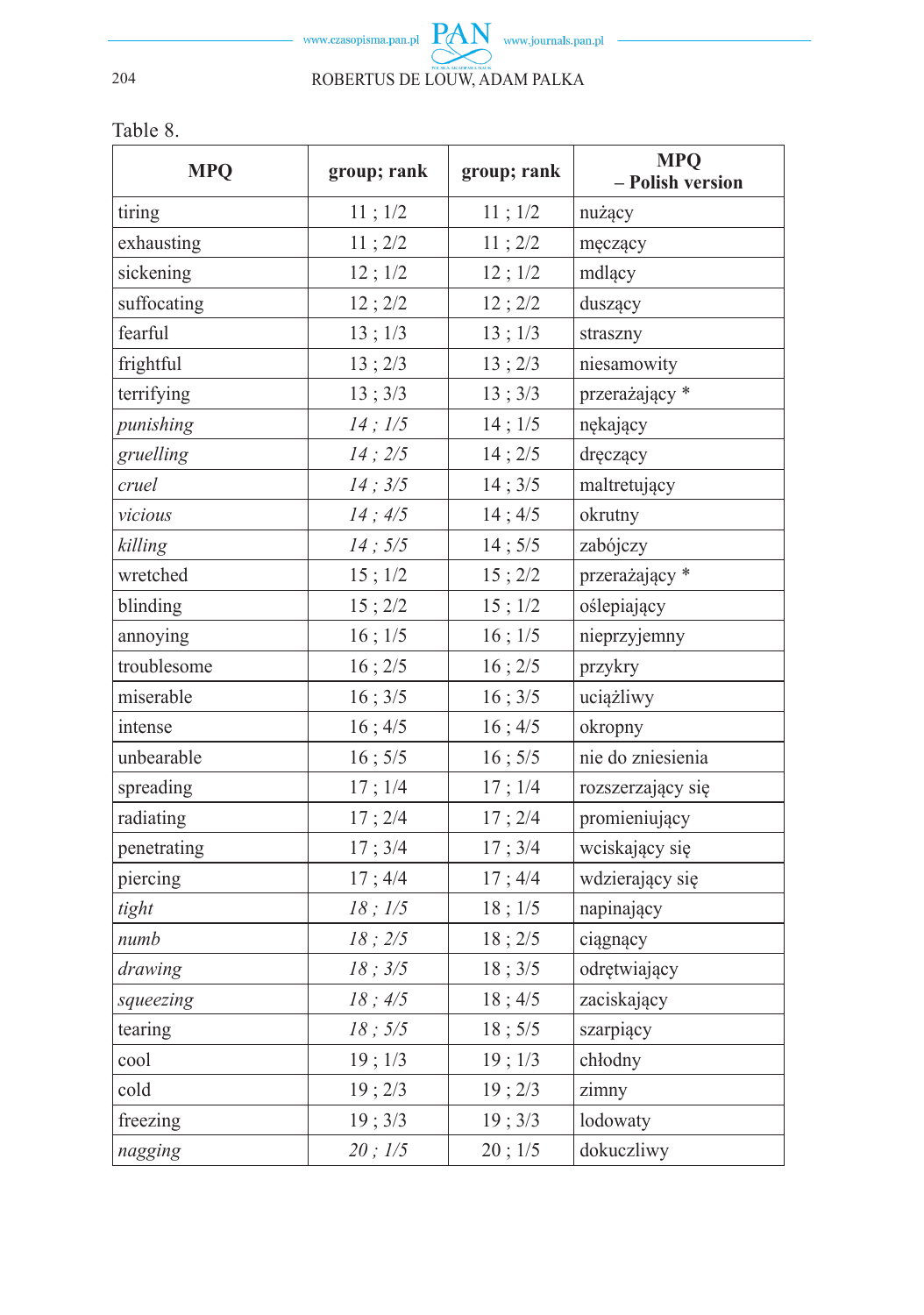| <b>MPQ</b> | group; rank | group; rank | <b>MPQ</b><br>- Polish version |
|------------|-------------|-------------|--------------------------------|
| nauseating | 20:2/5      | 20; 2/5     | obrzydliwy                     |
| agonizing  | 20:3/5      | 20; 3/5     | wstretny                       |
| dreadful   | 20; 4/5     | 20; 4/5     | nieznośny                      |
| torturing  | 20:5/5      | 20; 5/5     | torturujący                    |

Table 8.

### **6. Concluding remarks**

The aim of the present paper was to familiarise the reader with characteristic features of the McGill Pain Questionnaire, a tool developed in Canada in the seventies of the  $20<sup>th</sup>$  century with a view to meeting demands of the broadly understood medical community (patients, doctors, and medical experts alike). On the wave of its popularity and success, numerous national versions of the MPQ started to arise, and at the set-up stages, their authors followed the paths of either faithful or free translation.

However, what all these renditions have in common is that the pain descriptors they contain are metaphor-based. Thus, the metaphoric character of MPQ pain adjectives is one of the initial assumptions of the present study (something already well documented and validated by previous research; see, for instance, Lascaratou 2007 or Palka 2013). Another preliminary hypothesis hinges on logic and common sense, and is down to stating that 'undertaking' various translatorial approaches while dealing with the MPQ presupposes in large part diverse metaphoric outcomes. This hypothesis is, in fact, confirmed when we look at data analyses based on Tables 4-8.

Still, in counterpoint to the previously formulated thesis, it should also be fairly admitted that the human touch of pain metaphorisations makes them to a large extent similar and universal across languages, even though the processes and procedures leading to the creation of the MPQ and its national versions involve a sizeable amount of creativity, consisting in consulting diverse groups of patients, doctors, experts and scholars, in forward-backward translations, in pilot testing and the like. Most of us would agree, guided by intuition or sound reason, that, after all, the basis for experiencing physical pain is common for all humans. In fact, there is no need to rely solely on intuitions since the pervasive universalism of multiple pain metaphors is corroborated by linguistic research. While comparing the adjectives present in the MPQ and its shortened Greek version (GR-SFMPQ), Lascaratou asserts:

In both languages, however, the descriptors have an analogy 'as if' meaning, i.e. they are figures of speech whereby, by virtue of a particular quality, the pain sensation is likened to the mode of (or the instrument / means used in) an unpleas-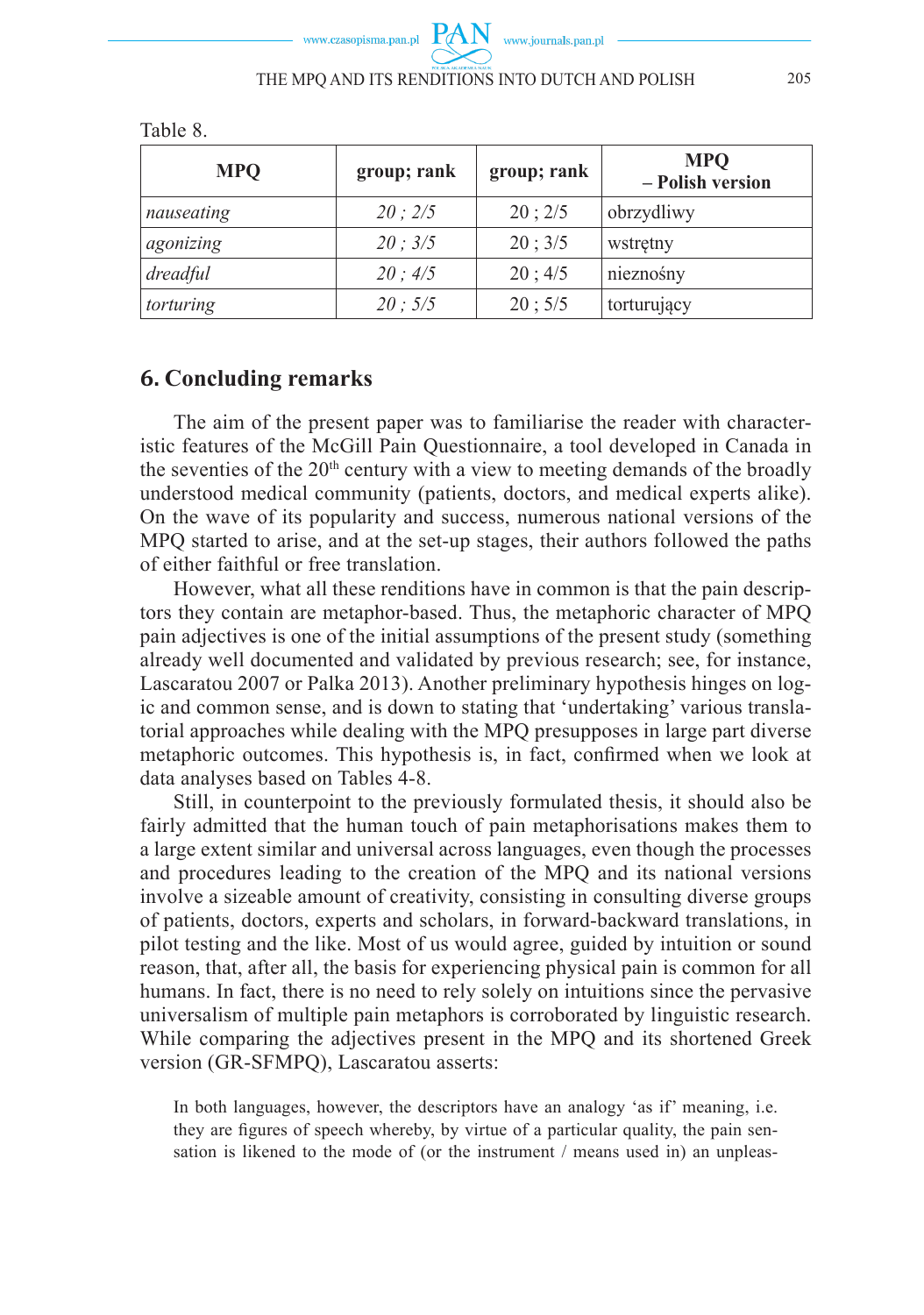#### 206 ROBERTUS DE LOUW, ADAM PALKA

ant, harmful, or aggressive action potentially producing injury or pain. Thus, for example, the term *stabbing* and its Greek translation *san maxeria* are not intended to literally refer to a sensation caused by actual stabbing but, rather, to a sensation that the patient could imagine to approximate to (be as if) one evoked by stabbing. … As Fernandez and Towery (1996: 32) point out, unless metaphorically understood, "the word *stabbing*… would have little if any place in the vocabulary of a pain patient who had never been stabbed before." In fact, for some of the most extreme categories of pain, such as *splitting* in *splitting headache*, or *shooting* and *stabbing*, it is, obviously, rather unlikely that the patient providing the descriptor could ever have undergone an actual related experience. (2007: 118; italics original)

In our view, Lascaratou's observations seem to be of a more general and universal nature, so they may well apply to the comparison of many configurations of pain adjectival descriptors, be it Polish and English, Dutch and English, or Polish and Dutch. Speaking of Polish and English adjectival descriptors, it is telling that the most popular source domains are destructive artefacts and living creatures, followed by substances and natural phenomena (Palka and de Louw; in preparation). In connection with the previous thought, Lascaratou (2007) also concludes that "by means of sensory pain descriptors, the various qualities of the pain sensation are metaphorically represented in terms of a range of metonymically derived (physical) causes, the general metonymic relationship instrument / means for action / event forming their metonymic basis" (ibid.: 119).

Moreover, this human universalist dimension of pain experiences coupled with the plethora of groups and methods present during MPQs' creation implies that the lexis appearing in the MPQ and its translations is not artificial, purely academic and hermetic; on the contrary, it stems from authentic contexts of flesh-and-blood human beings.

Alongside with *what* happens in MPQs, we also focused on *how* specific national MPQ versions were coming into existence (in our case, the Polish and Dutch versions of the said questionnaire). With a view to uncovering at least some of these (mostly socio-cultural) processes, we resolved to resort to the Fleckian theories of scientific fact and thought collectives inasmuch as it served our purposes. Fleck's theories, treated as a methodological apparatus, were then applied to and woven into considerations stemming from Tables 2 and 3. We assert, then, that – whether translated or adapted – MPQs, including the original, *can* be analysed in terms of the aforementioned theories.

Furthermore, the processes illustrated in Tables 2 and 3 aspire to demonstrate intra- and inter-collective interaction among diverse groups that aim at reaching a consensus, or rather a compromise, in terms of metaphoric language employed to more precisely describe and diagnose pain. Medical experts, university students and pain patients complement one another, and the ways in which they communicate have traces of socio-cultural and discursive adjustment. However, when employing a cultural adaptation approach to rendition, as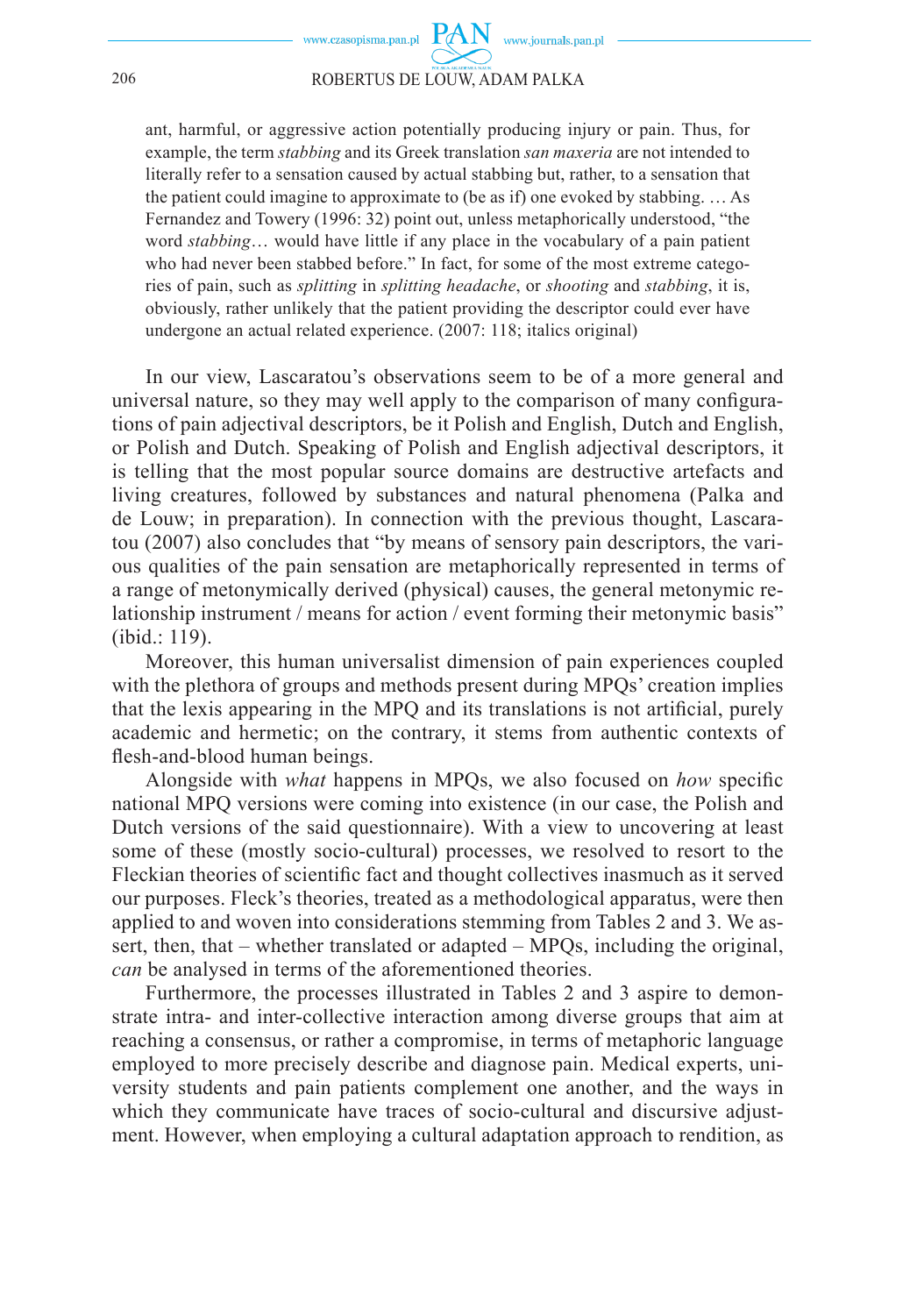www.journals.pan.pl

**PAN** 

is the case with the MPQ-DLV, this cooperation seems even more crucial than when a text is translated literally. To illustrate, while the authors of the Dutchlanguage version included all three circles in their preparation of the MPQ-DLV, the author of the Polish version of the MPQ (Sedlak 1990, 2004), being himself a member of the esoteric circle, harnesses the potential of pain patients as members of the exoteric circle but somewhat neglects the role of 'in-between' circles. This is, however, hardly surprising since Sedlak, as was stated before, was anxious to construct a relatively faithful translation of the original MPQ, the corollary of which is that he had to be strict both about the form (in terms of the distribution of pain descriptors in certain groups/categories) and the content (in terms of preserving almost all equivalents of pain descriptors featuring in the MPQ). This is why he attempted to steer a middle course between being faithful to the original and appreciative of the role non-experts perform in the questionnaire set-up. In hindsight, however, Sedlak critically concedes that he would have resolved certain issues differently, maybe with the involvement of the aforementioned InC (Sedlak, personal communication).

As we believe, culture (as well as specific cultures) has already assimilated pain to a large degree, and numerous 'combinatory possibilities and semantic couplings' have already been invented and anticipated by the code (after Eco 1984:  $69$ <sup>6</sup>; however, it should be borne in mind that pain language is not set once and for all, and neither are scientific findings. As van Rijn-van Tongeren clarifies Fleckian ideas: "If science were explained as an evolutionary process, one would realize that current ideas are not definite, not the ultimate truth" (1997: 52). It looks like the lexico-cognitive image of pain is not carved in stone either, which is why any pain-diagnostic tool exploiting language needs to be constantly perfected and negotiated in the ways this paper aspires to partly present. These ways, however, are themselves subject to change, because "[w e cannot  $\ldots$  predefine a set of tasks  $\ldots$  since these must be specifically discovered, learned about, and understood through intercommunicative processes" (Fischer and Forester 1993: 241).

Last but not least, we hope to have demonstrated that the Polish and Dutch MPQ versions differ substantially in terms of how they came into being, the number of pain descriptors, the distribution of pain descriptors, and the various complex phenomena, mostly of socio-cultural nature, identified while analysing the ways they were *being* structured. These differences attest to the view that

<sup>&</sup>lt;sup>6</sup> Indeed, Eco's reflections may serve as an apt summary of the two strands of research exemplified in this study, namely the lexico-cognitive and the socio-cultural: "The majority of our messages, in everyday life or in academic philosophy, are lined with metaphors. The problem of the creativity of language emerges, not only in the privileged domain of poetic discourse, but each time that language – in order to designate something that culture has not yet assimilated (and this 'something' may be external or internal to the circle of semiosis) – must *invent* combinatory possibilities or semantic couplings not anticipated by the code. … In this sense… [metaphor] assumes a value in regard to communication and, indirectly, to knowledge. (Eco 1984: 69; italics original)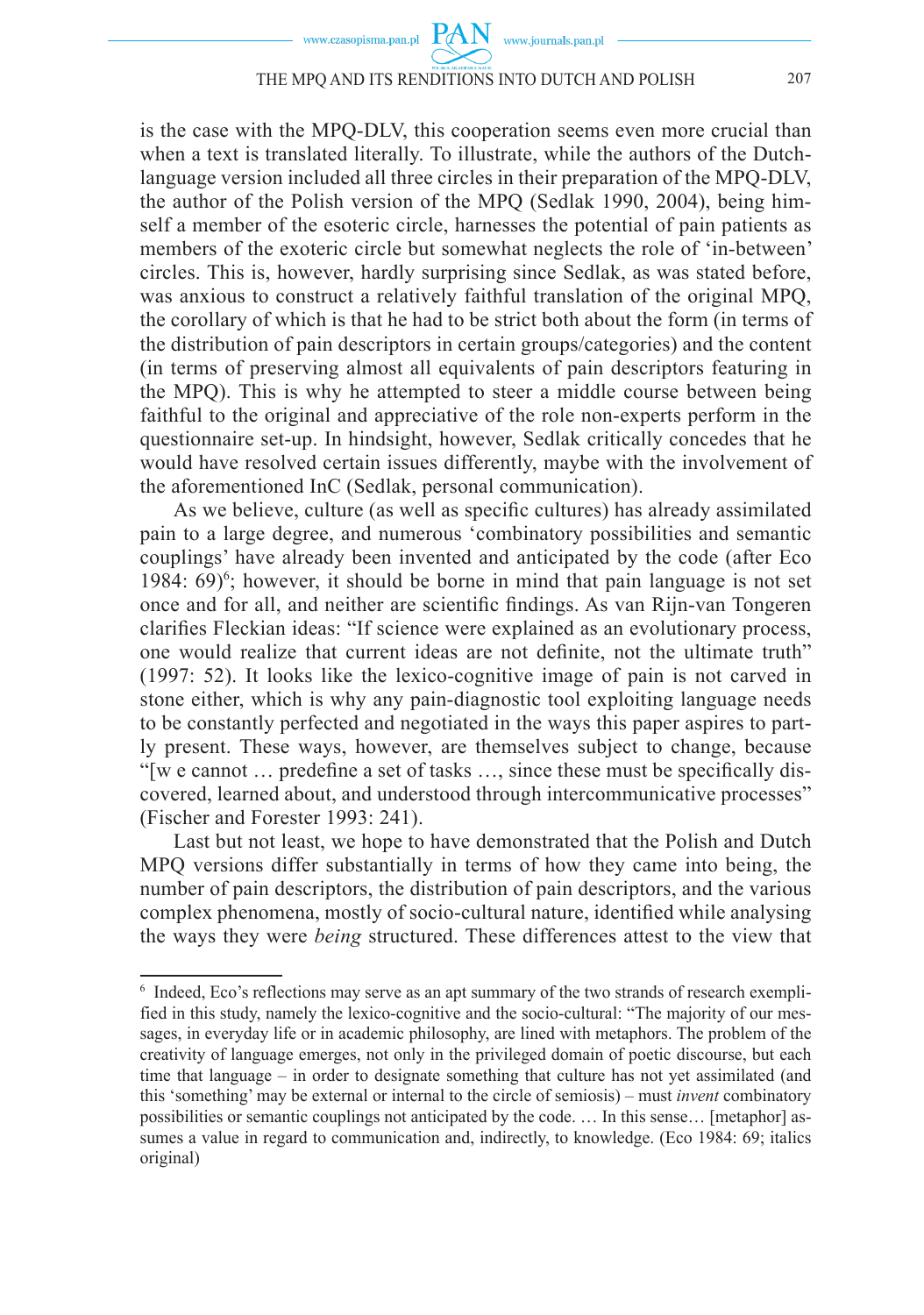

the approach selected for rendition of a text, be it literal translation or cultural adaptation, may have, and in the case of the MPQ and its renditions into Dutch and Polish has had, a huge effect on the final 'product'.

#### **References**

- Adelmanesh et al. 2011. Results from the translation and adaptation of the Iranian Short-Form McGill Pain Questionnaire (I-SFMPQ): preliminary evidence of its reliability, construct validity and sensitivity in an Iranian pain population. *Sports Medicine, Arthroscopy, Rehabilitation, Therapy & Technology* 3: 27.
- Boureau F., M. Luu and J.F. Doubrère. 1992. Comparative study of the validity of four French McGill Pain Questionnaire (MPQ) versions. *Pain* 50: 59-65.
- Chojnacka-Kuraś, M. 2013. *Semantyka bólu we współczesnej polszczyźnie.* Doctoral dissertation. University of Warsaw.
- De Benedittis, G., R. Massei, R. Nobili and A. Pieri 1988. The Italian pain questionnaire. *Pain* 33: 53-62.
- Dobrogowski, J., K. Sedlak 1996. Rozdział 4: Ocena kliniczna chorego z bólem przewlekłym. In J. Dobrogowski, M. Kuś, K. Sedlak and J. Wordliczek (eds.), *Ból i jego leczenie*, 46-58. Warszawa: Springer PWN.
- Dobrogowski, J., K. Sedlak 2004. Kliniczna ocena chorego z bólem. In J. Dobrogowski, J. Wordliczek (eds.), 88-99. *Medycyna bólu. Pp* Warszawa: Wydaw. Lekarskie PZWL.
- Eco, U. 1984*. The role of the reader: explorations in the semiotics of texts.* Bloomington: Indiana University Press.
- Fleck, L. 1979, 1935. *Genesis and development of a scientific fact (Entstehung und Entwicklung einer wissenschaftlichen Tatsache: Einführung in die Lehre vom Denkstil und Denkkollektiv).* Chicago and London (Basel): The University of Chicago Press (Schwabe & Co.).
- Georgoudis, G., J.A. Oldham and P.J. Watson 2000. The development and validation of a Greek version of the short-form McGill pain questionnaire. *European Journal of Pain* 4: 275-281.
- Georgoudis, G., J.A. Oldham and P.J. Watson. 2001. Reliability and sensitivity measures of the Greek version of the short form of the McGill pain questionnaire. *European Journal of Pain* 5: 109-118.
- Healey, P. 1993. Planning Through Debate: The Communicative Turn in Planning Theory. In F. Fischer, J. Forester (eds.), *The argumentative turn in policy analysis and planning*, 233-253. Durham, NC: Duke University Press.
- Kałwak, W. 2011. Metody jakościowe w badaniu bólu–doniesienie z badań. *Rocznik Kognitywistyczny* 5: 73-81.
- Kim, H.S., D. Schwartz-Barcott, I.M. Holter and M. Lorensen 1995. Developing a translation of the McGill pain questionnaire for cross-cultural comparison: an example from Norway. *Journal of Advanced Nursing* 21: 421-426.